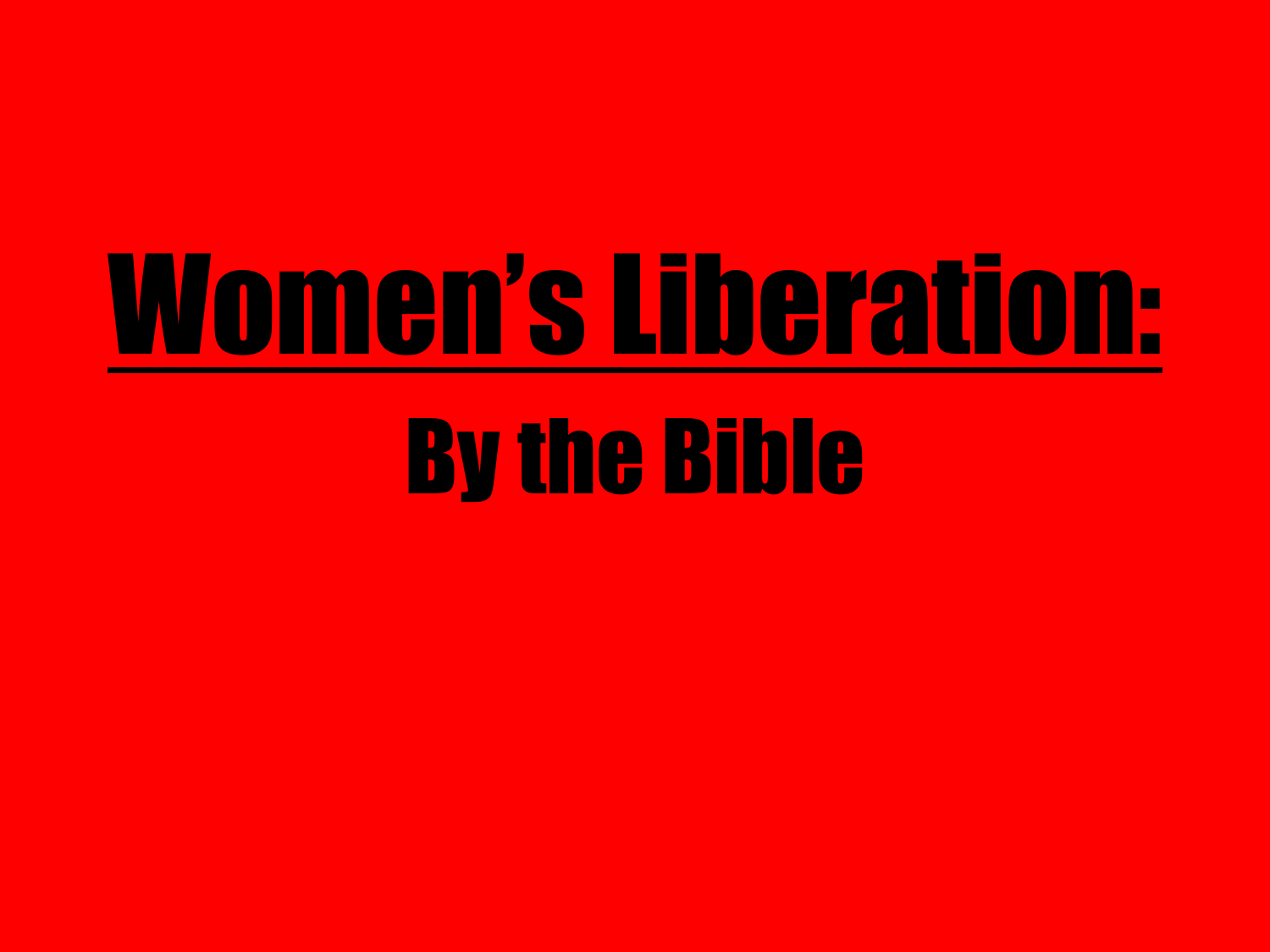

#### **285 Indian Girls Replace "Unwanted" with New Names**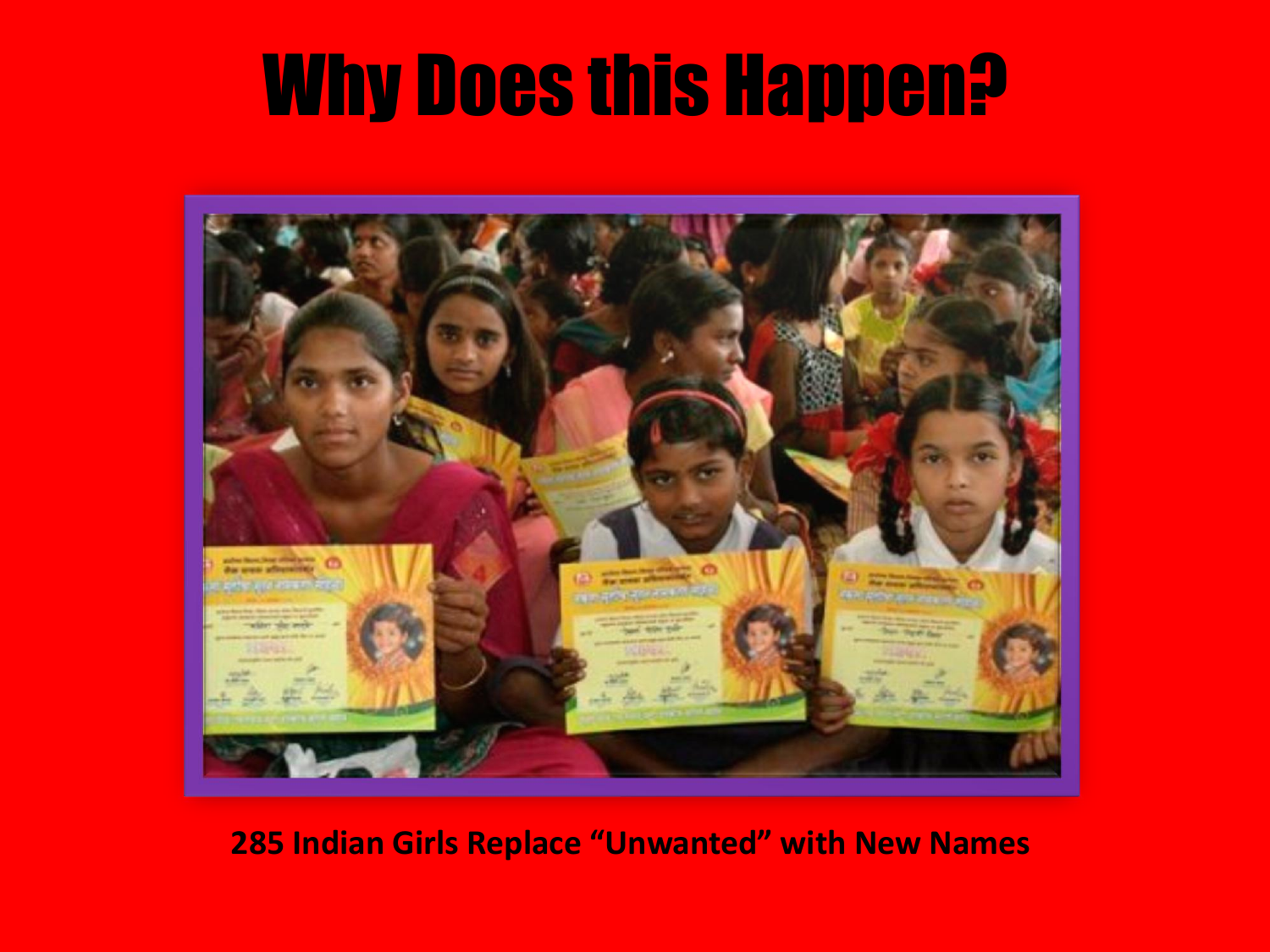• How could you name your daughter, "Unwanted"?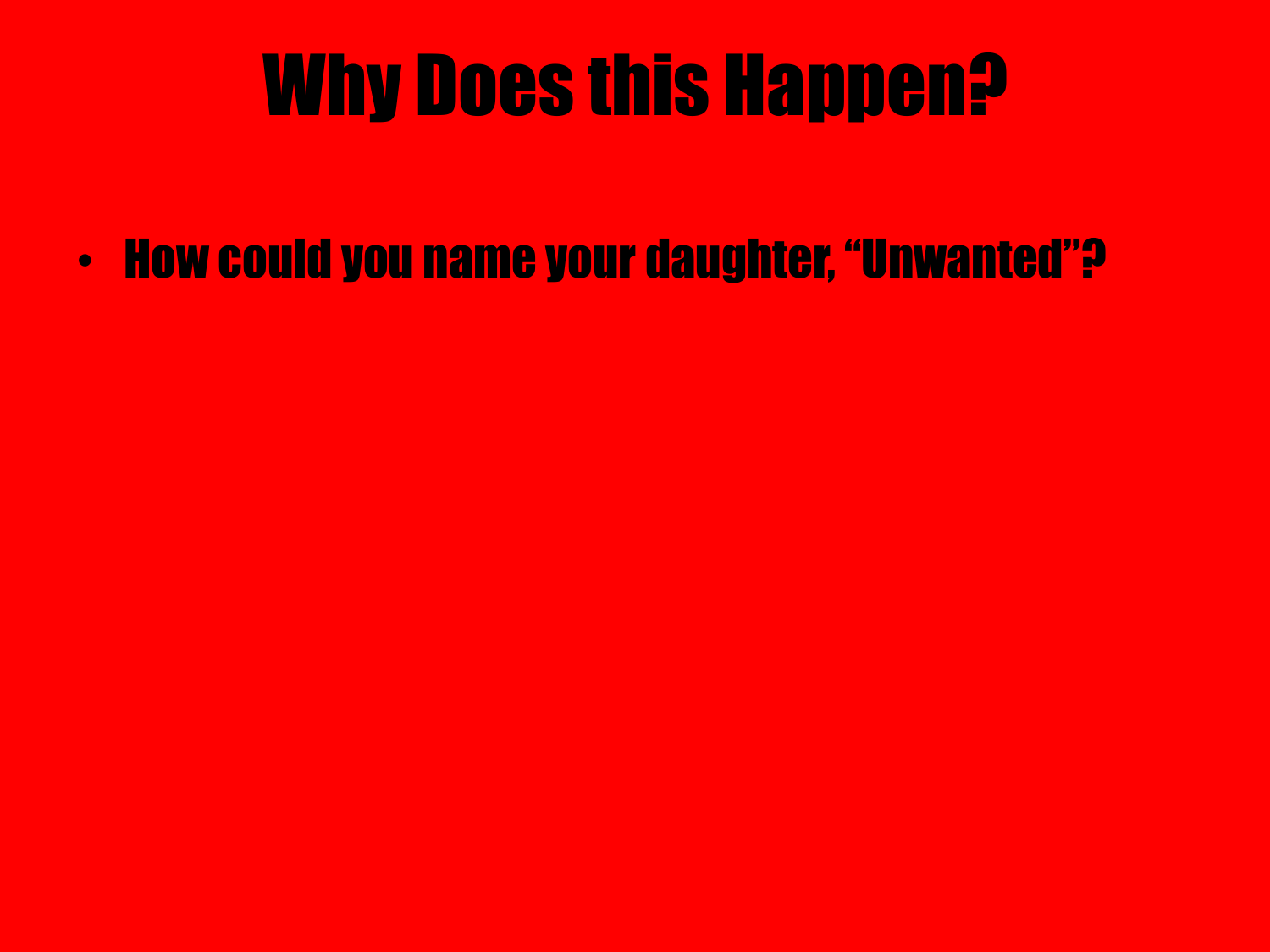- How could you name your daughter, "Unwanted"?
- Indians abort unborn little girls to get rid of them.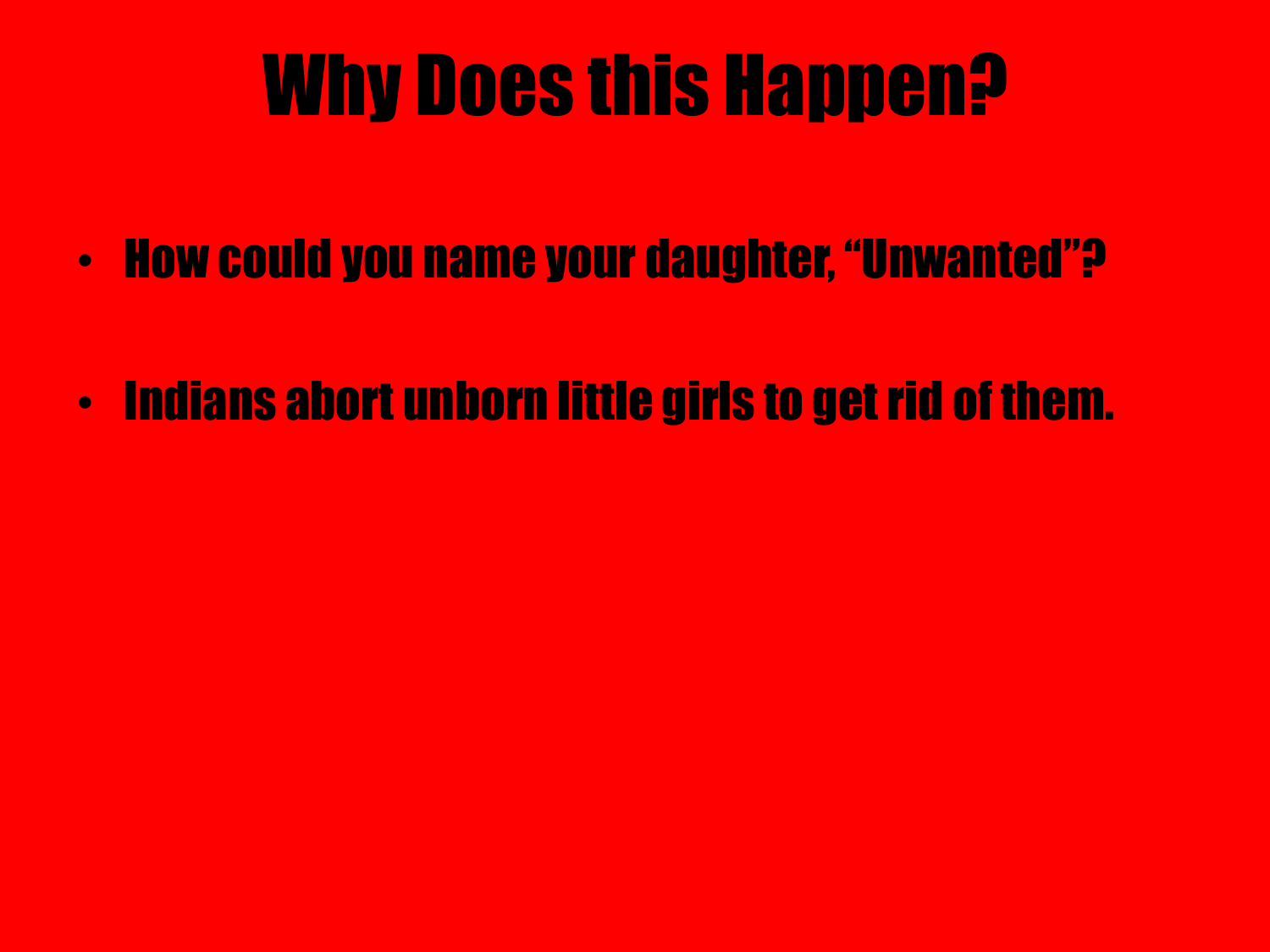- How could you name your daughter, "Unwanted"?
- Indians abort unborn little girls to get rid of them.
- Parents hate losing a daughter and paying for it!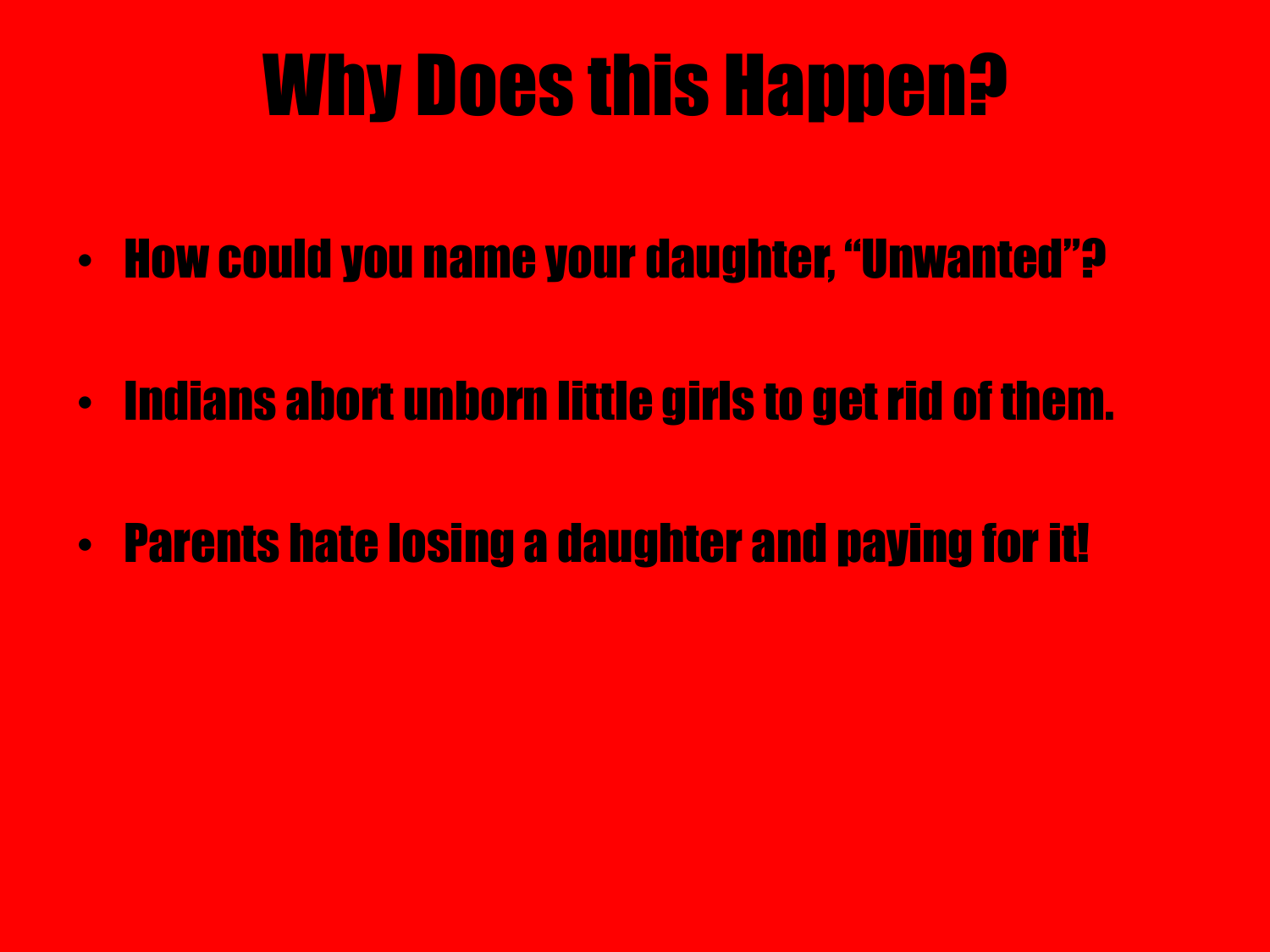- How could you name your daughter, "Unwanted"?
- Indians abort unborn little girls to get rid of them.
- Parents hate losing a daughter and paying for it!
- Parents can only have their funeral pyre lit by a son!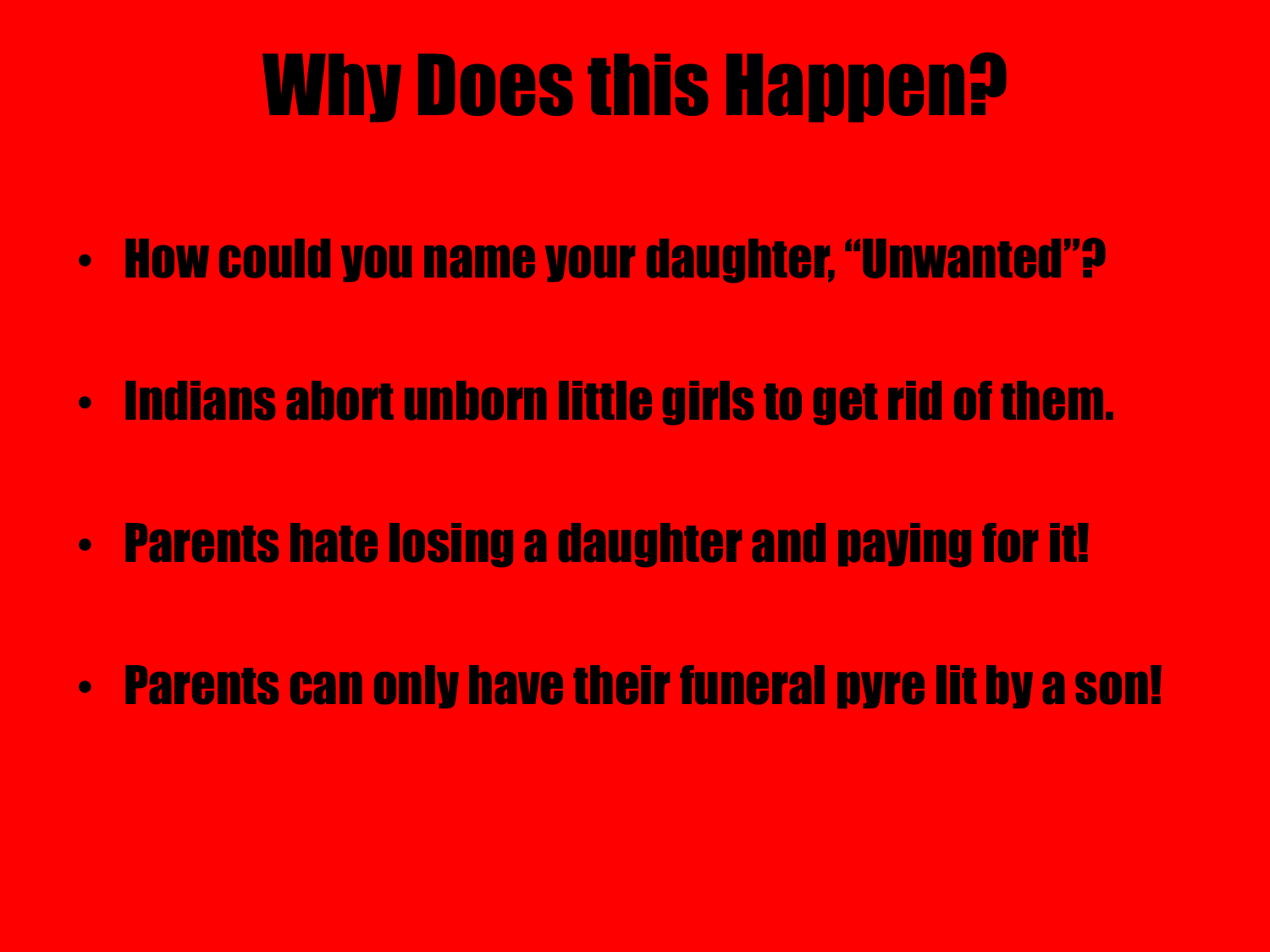- How could you name your daughter, "Unwanted"?
- Indians abort unborn little girls to get rid of them.
- Parents hate losing a daughter and paying for it!
- Parents can only have their funeral pyre lit by a son!
- Because these ignorant Hindus rejected the Bible.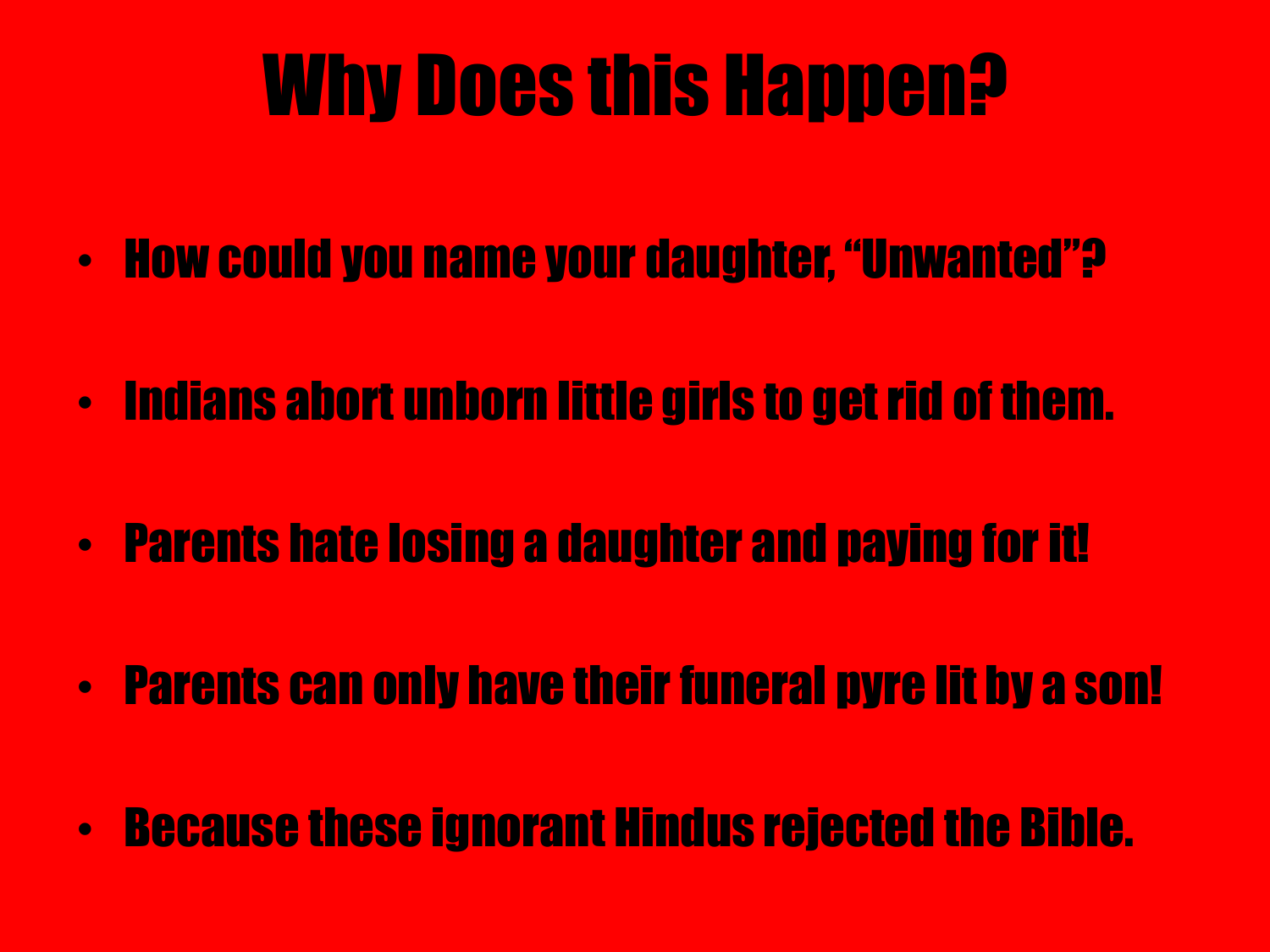• A payment by a young man to a girl's father for her.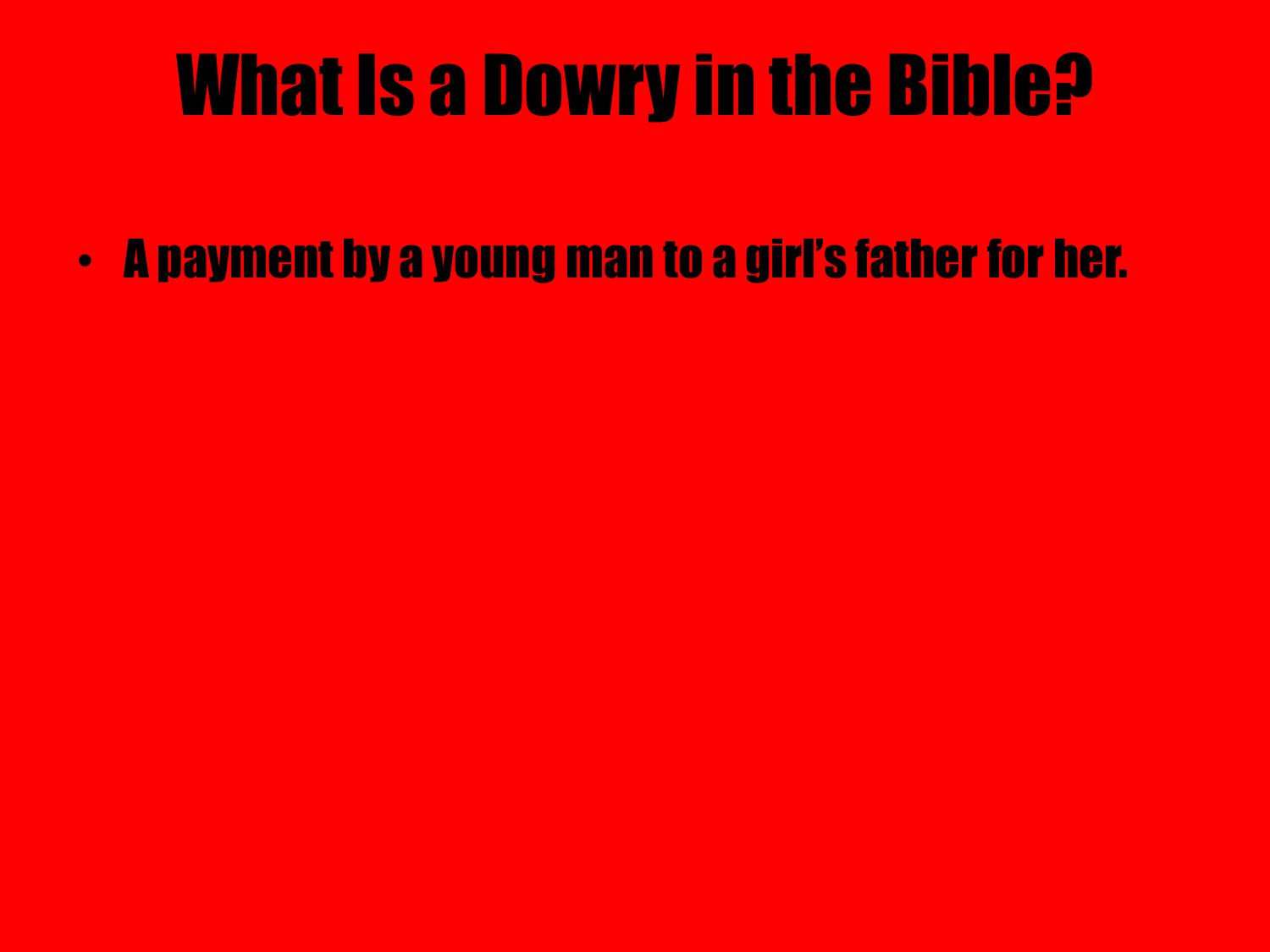- A payment by a young man to a girl's father for her.
- Read about it in Exodus 22:16-17 and Deut 22:28-29.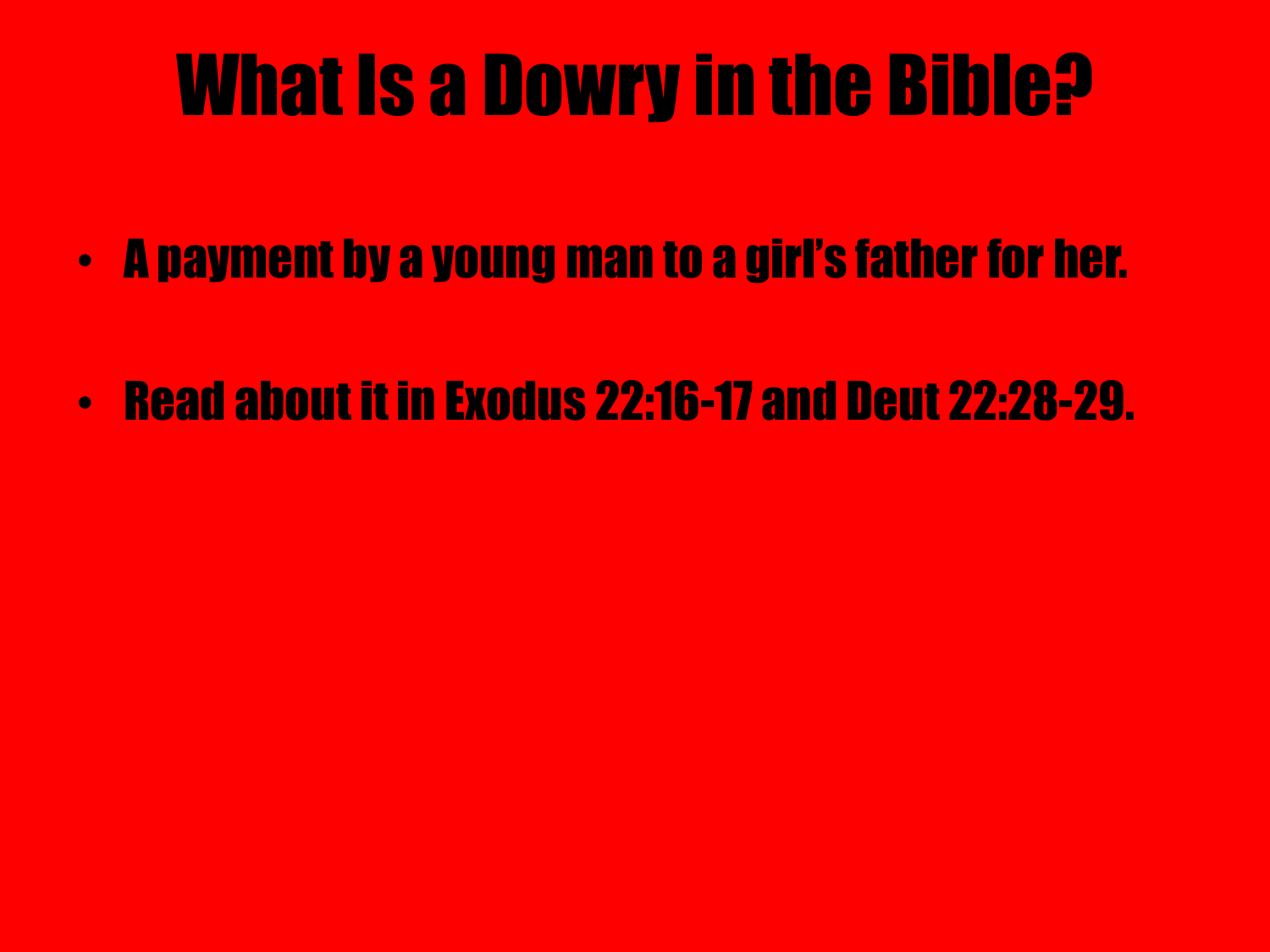- A payment by a young man to a girl's father for her.
- Read about it in Exodus 22:16-17 and Deut 22:28-29.
- Even pagan Canaanites understood this (Gen 34:12).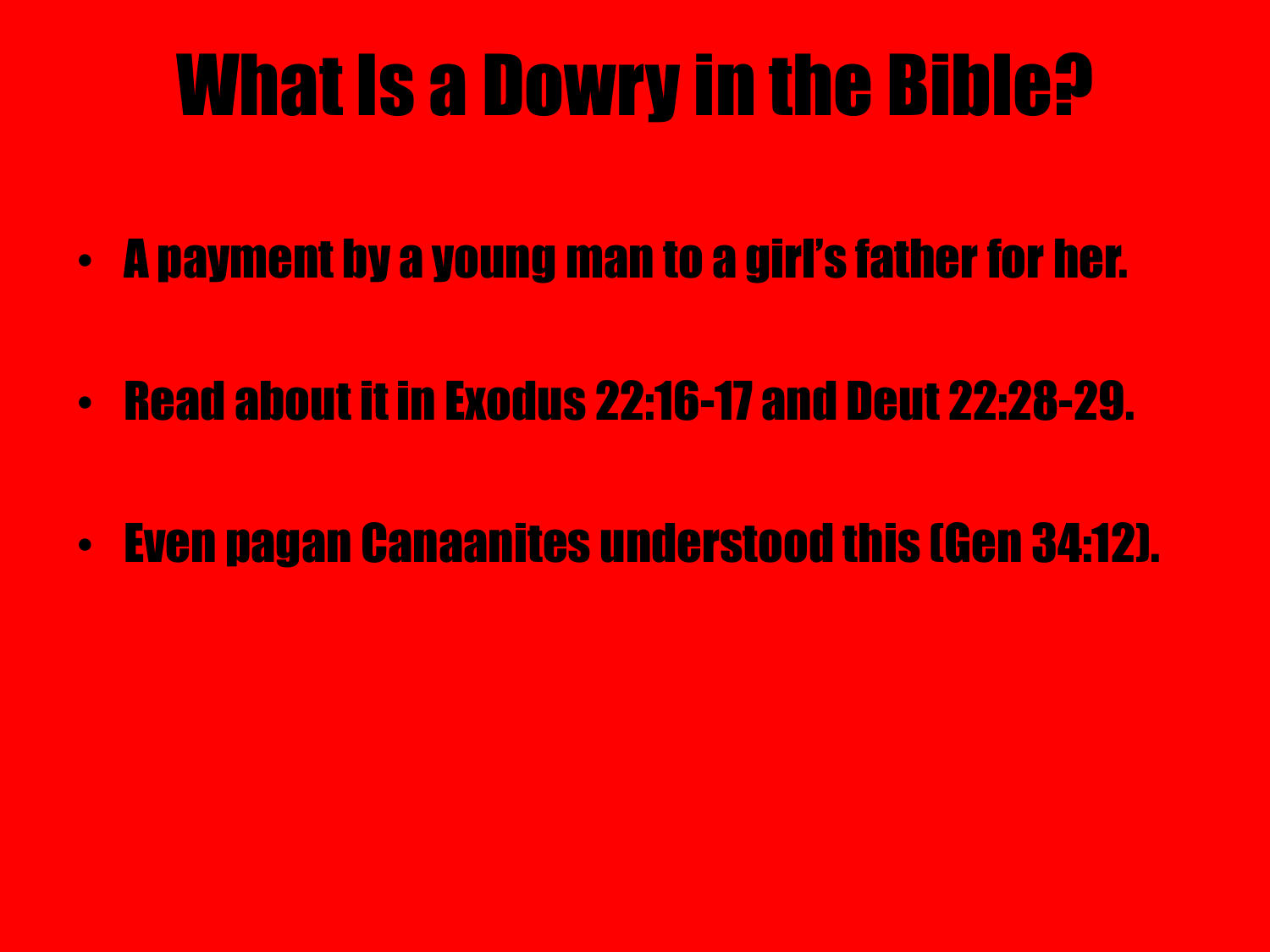- A payment by a young man to a girl's father for her.
- Read about it in Exodus 22:16-17 and Deut 22:28-29.
- Even pagan Canaanites understood this (Gen 34:12).
- David paid a wild dowry for Michal (I Sam 18:25-27).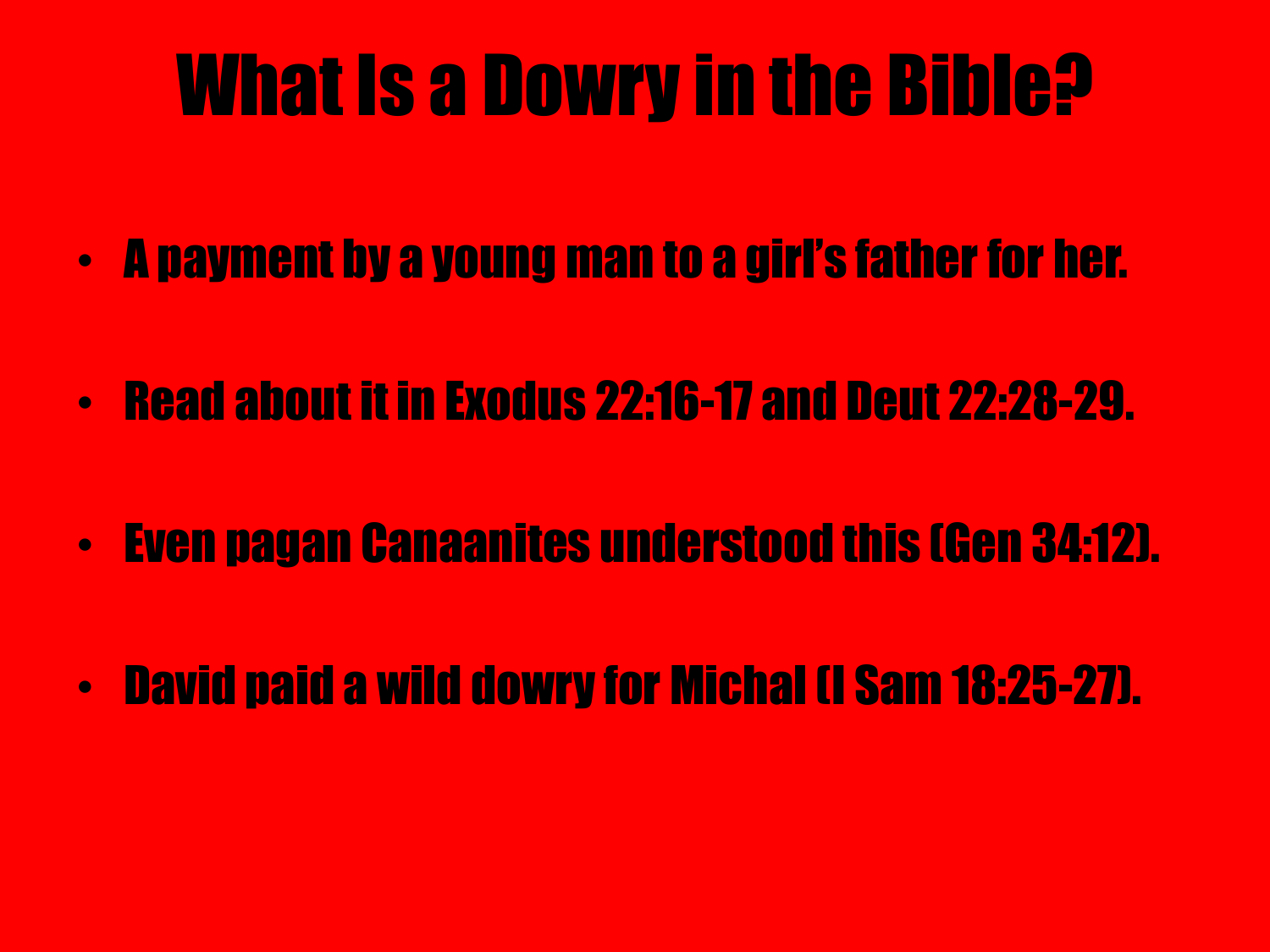- A payment by a young man to a girl's father for her.
- Read about it in Exodus 22:16-17 and Deut 22:28-29.
- Even pagan Canaanites understood this (Gen 34:12).
- David paid a wild dowry for Michal (I Sam 18:25-27).
- Jesus paid a dowry for you of His own precious blood.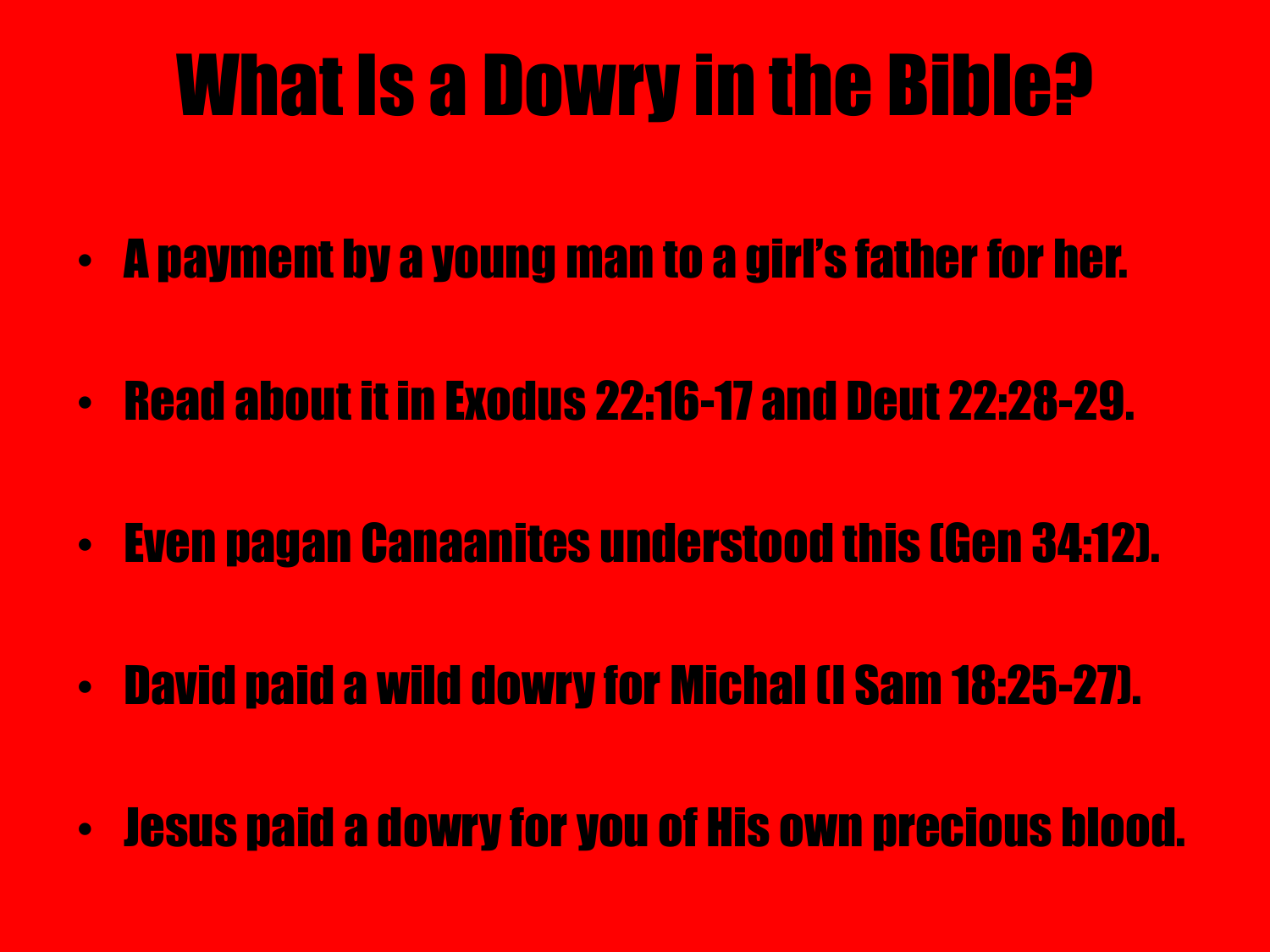• Character is proven by a young man earning / saving.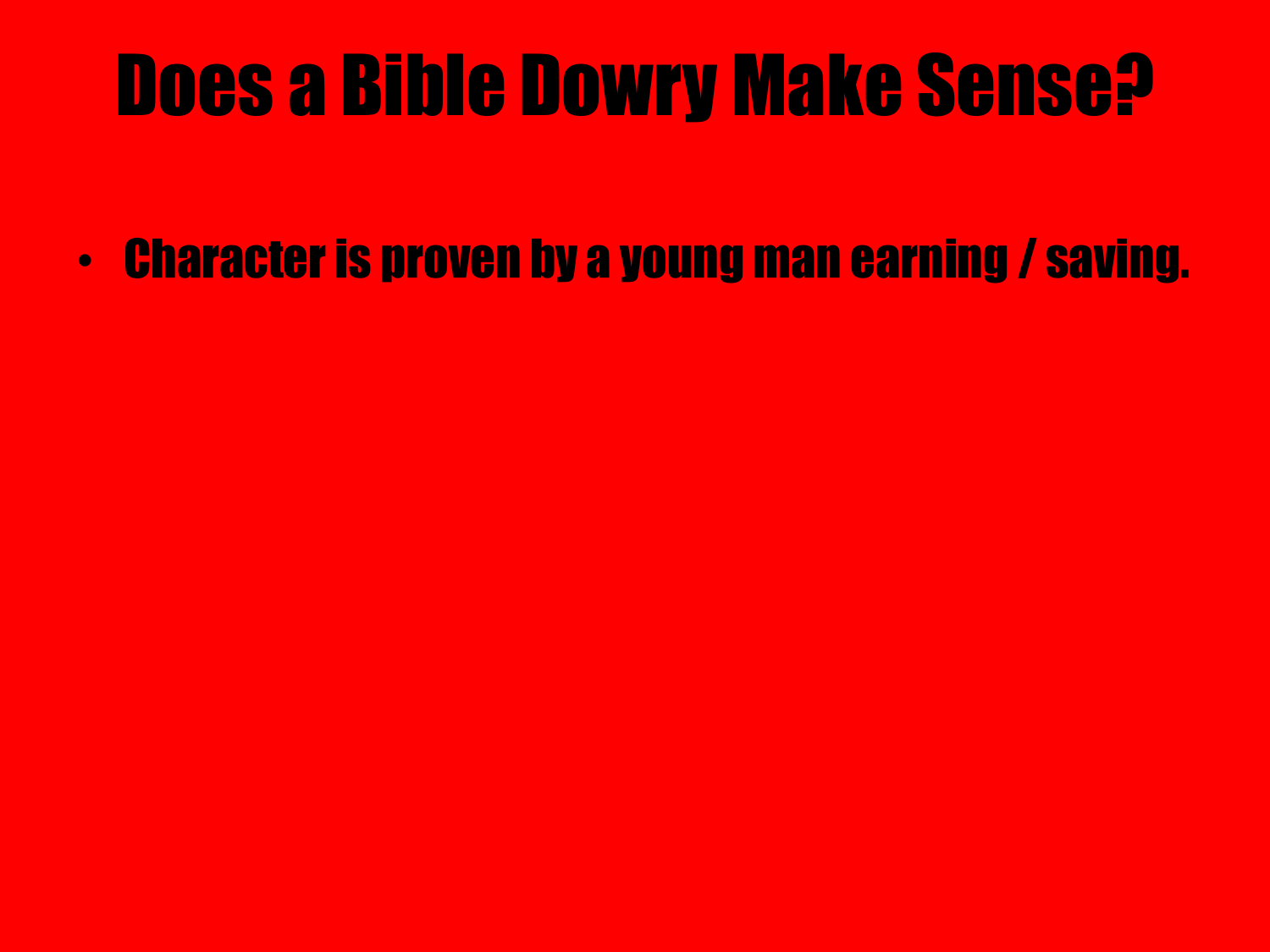- Character is proven by a young man earning / saving.
- Parents get compensated for losing their daughter.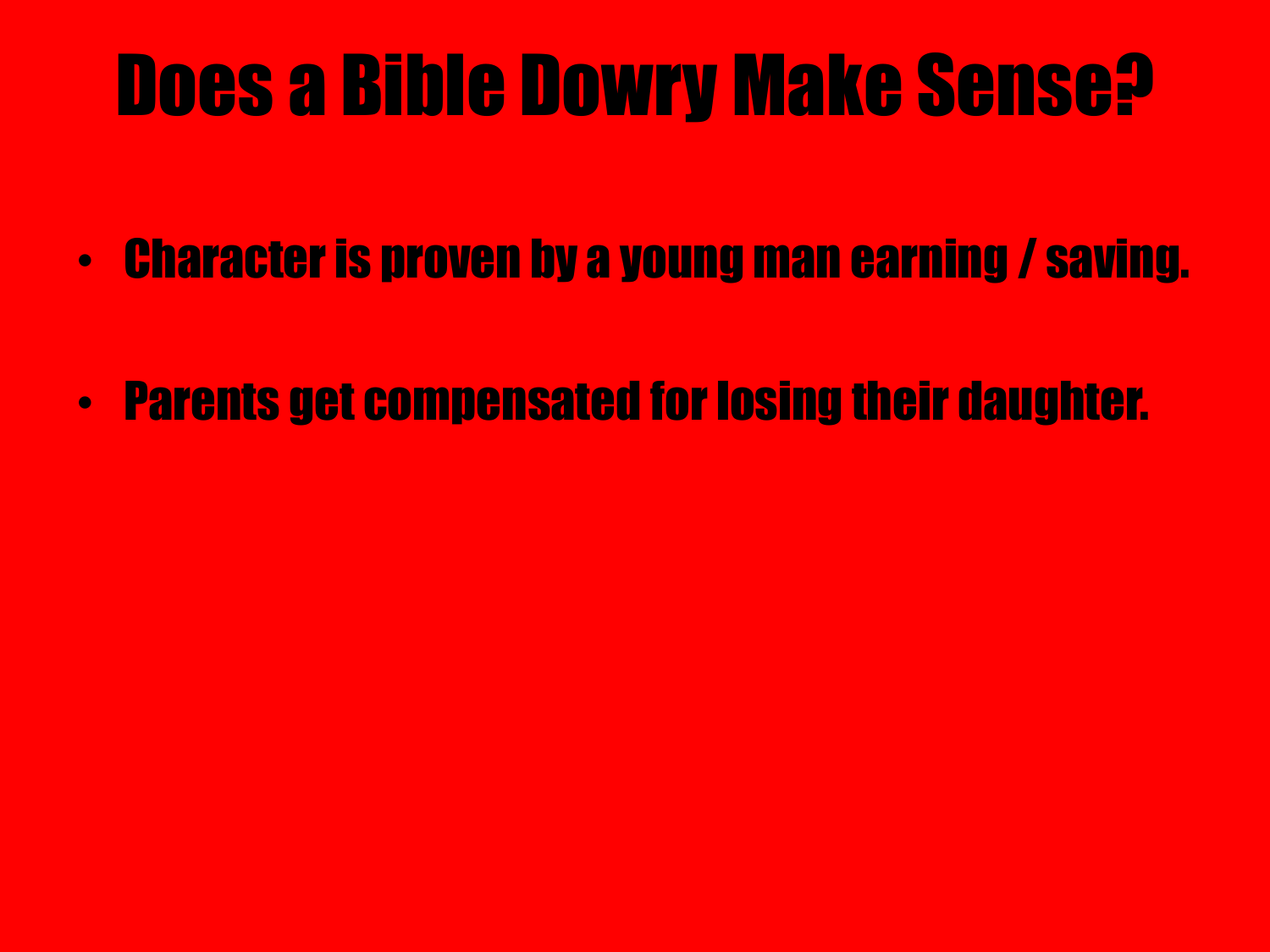- Character is proven by a young man earning / saving.
- Parents get compensated for losing their daughter.
- Affection is shown by a young man paying for a wife.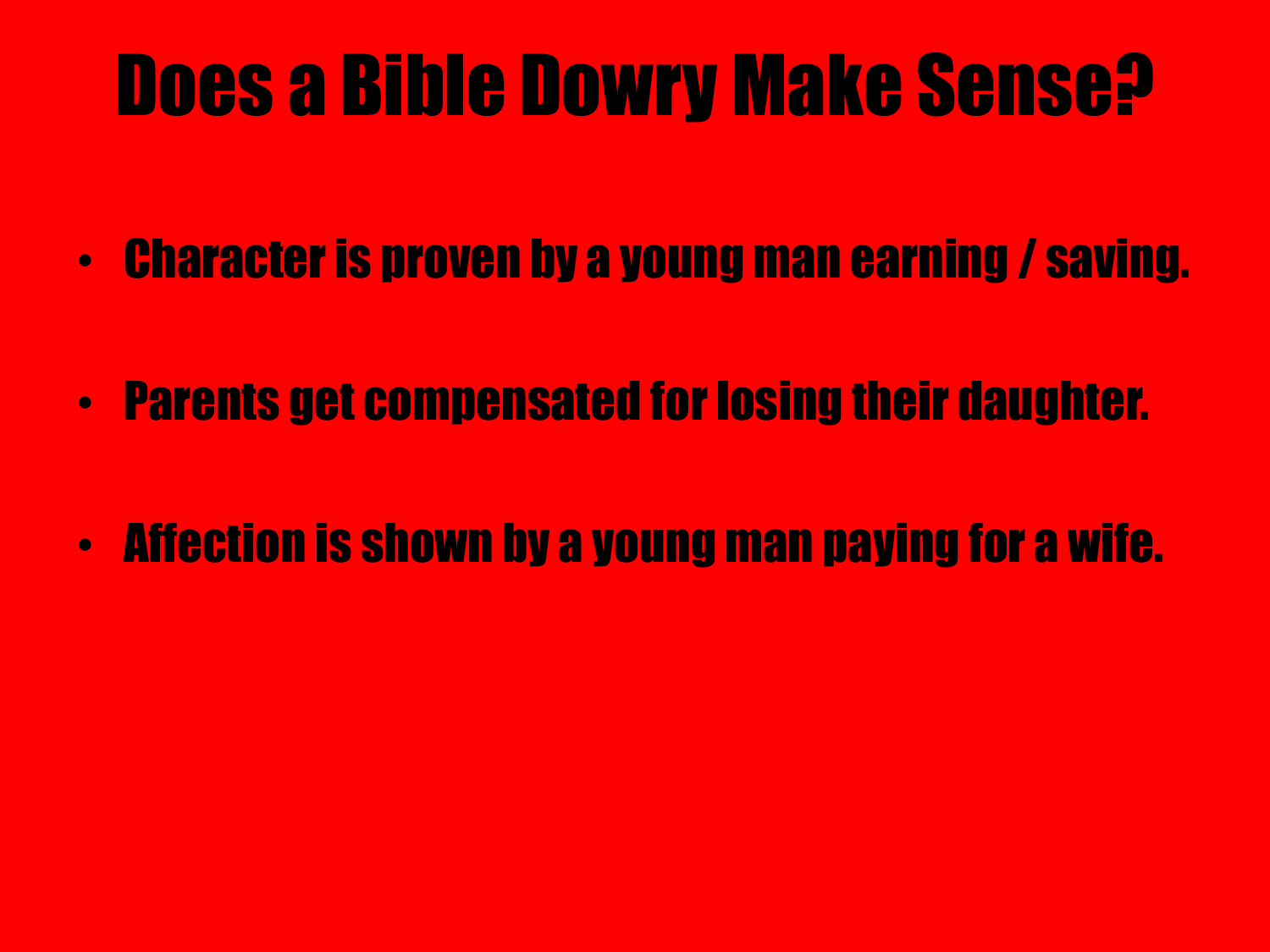- Character is proven by a young man earning / saving.
- Parents get compensated for losing their daughter.
- Affection is shown by a young man paying for a wife.
- Value is placed on girls maintaining their virginity.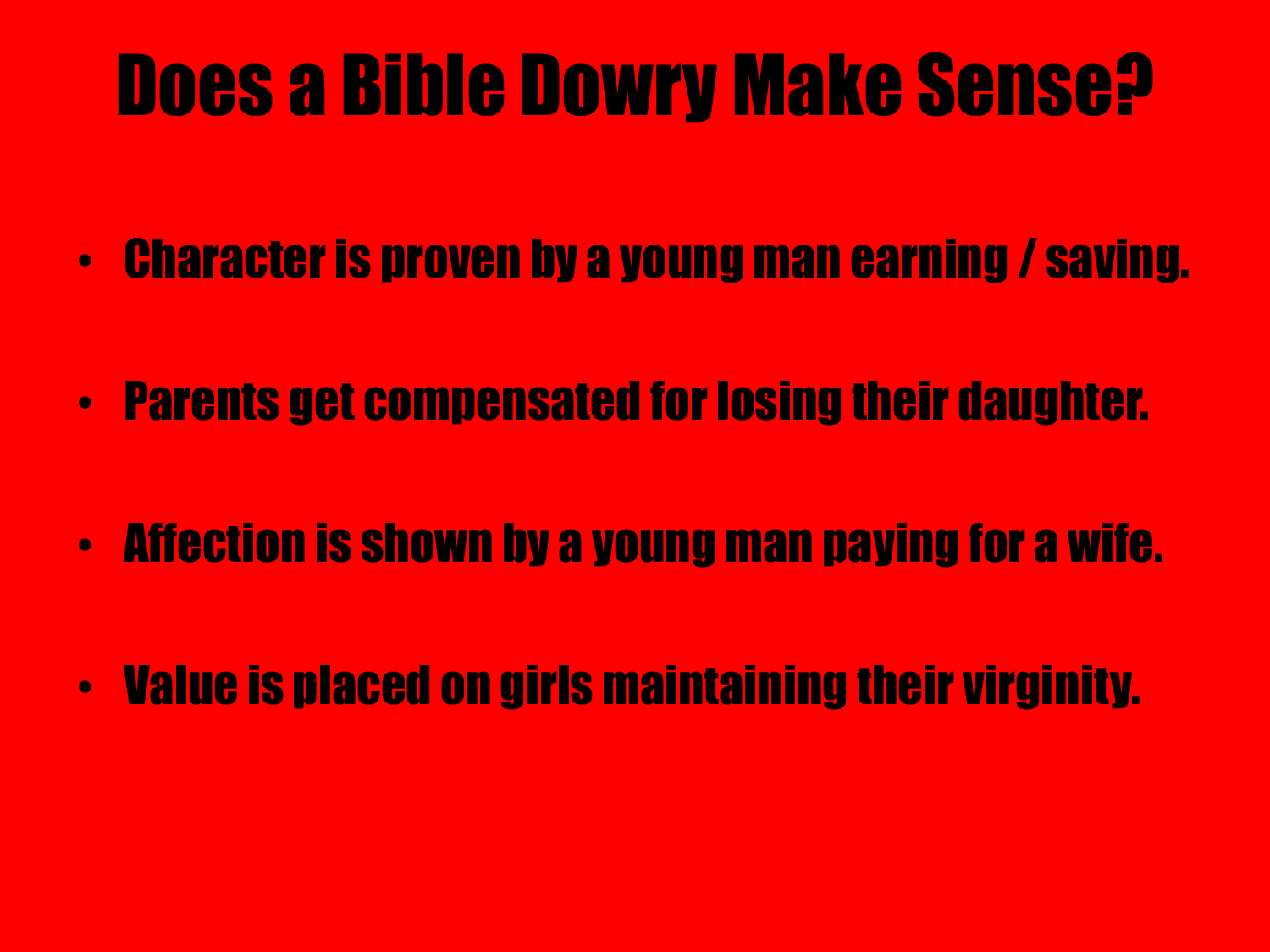- Character is proven by a young man earning / saving.
- Parents get compensated for losing their daughter.
- Affection is shown by a young man paying for a wife.
- Value is placed on girls maintaining their virginity.
- Divorcing a wife would result in a loss of the dowry.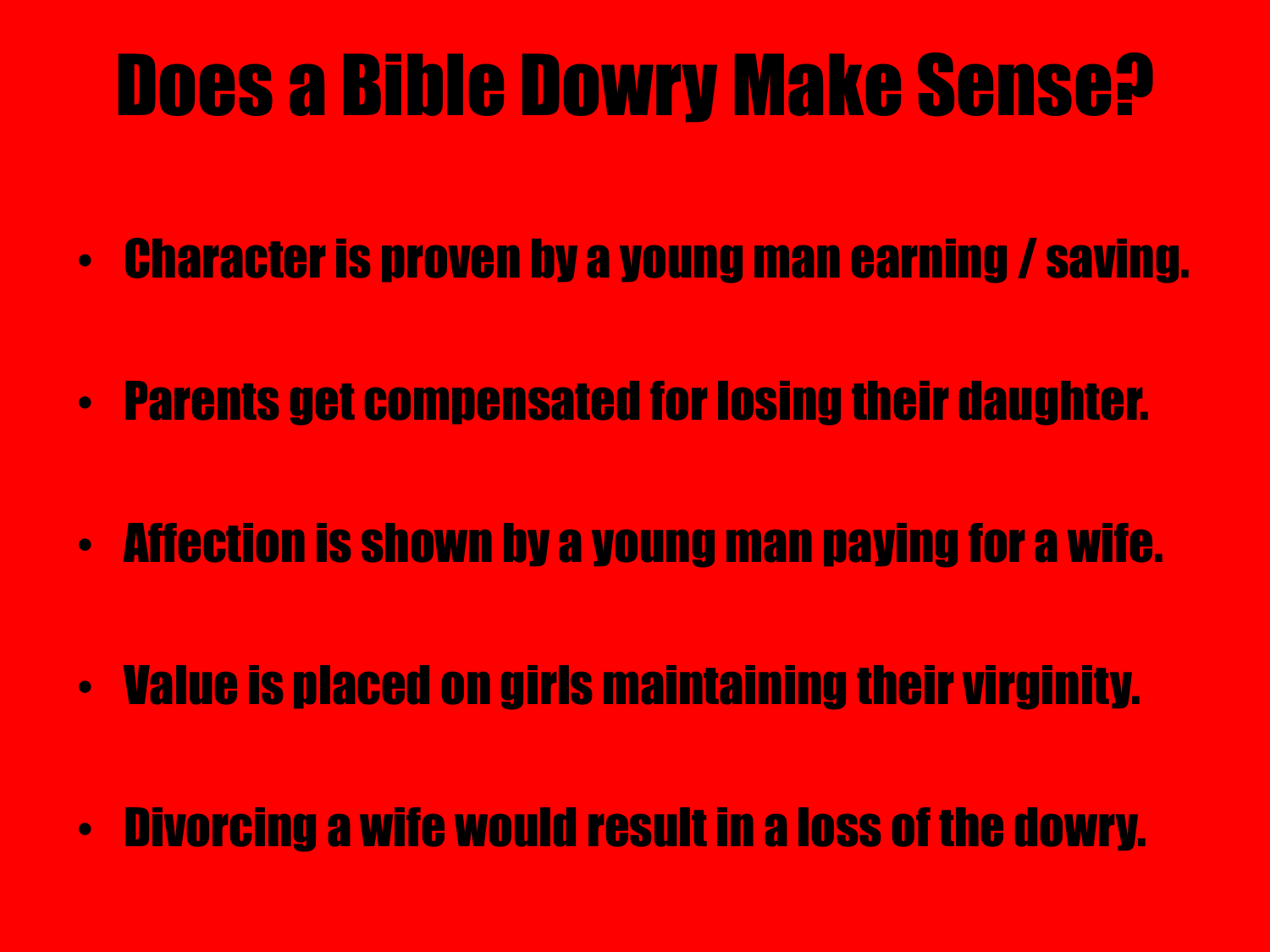• The girl's family must pay a dowry to the groom's.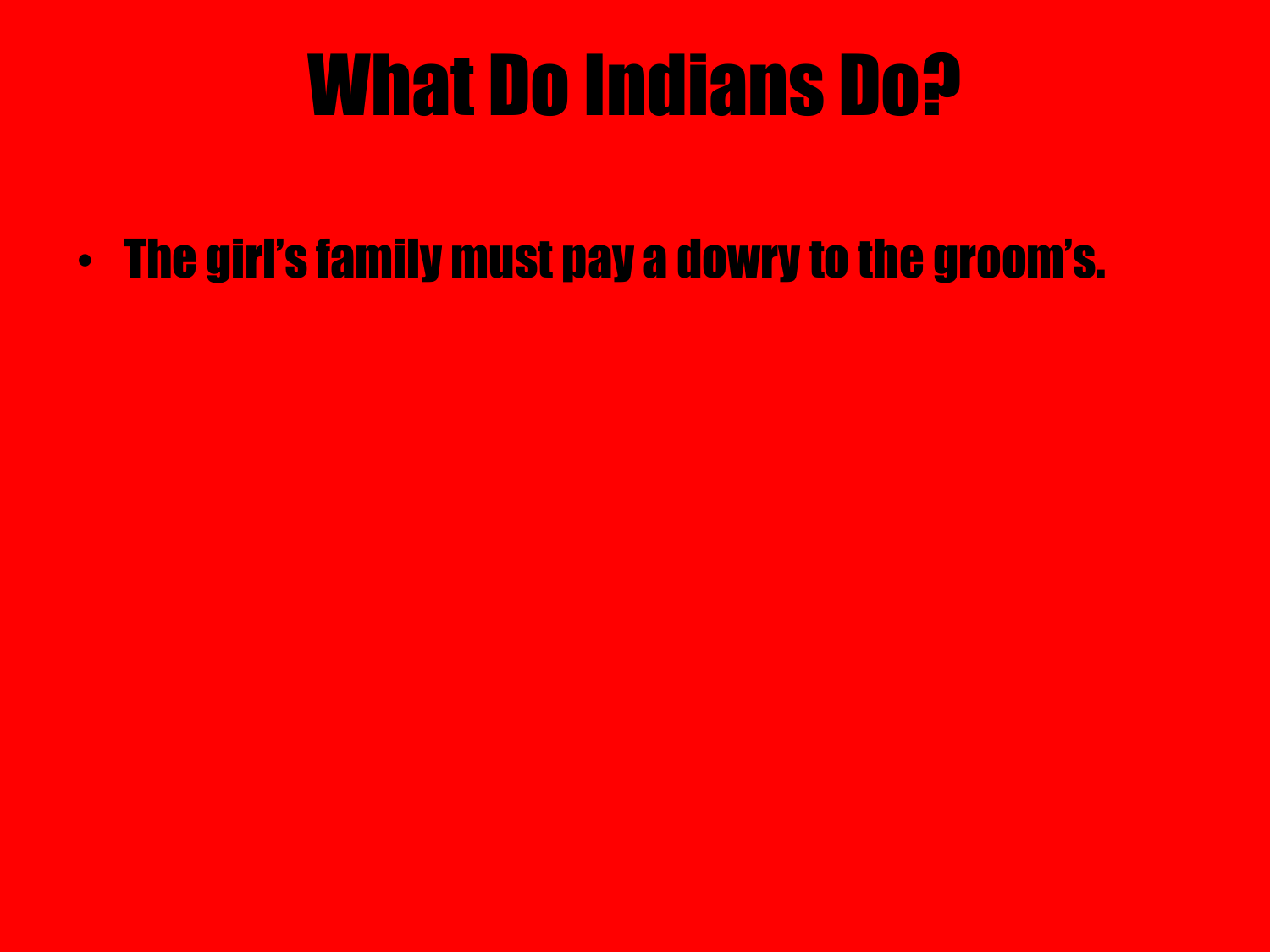- The girl's family must pay a dowry to the groom's.
- Can you be more confused and convoluted than this?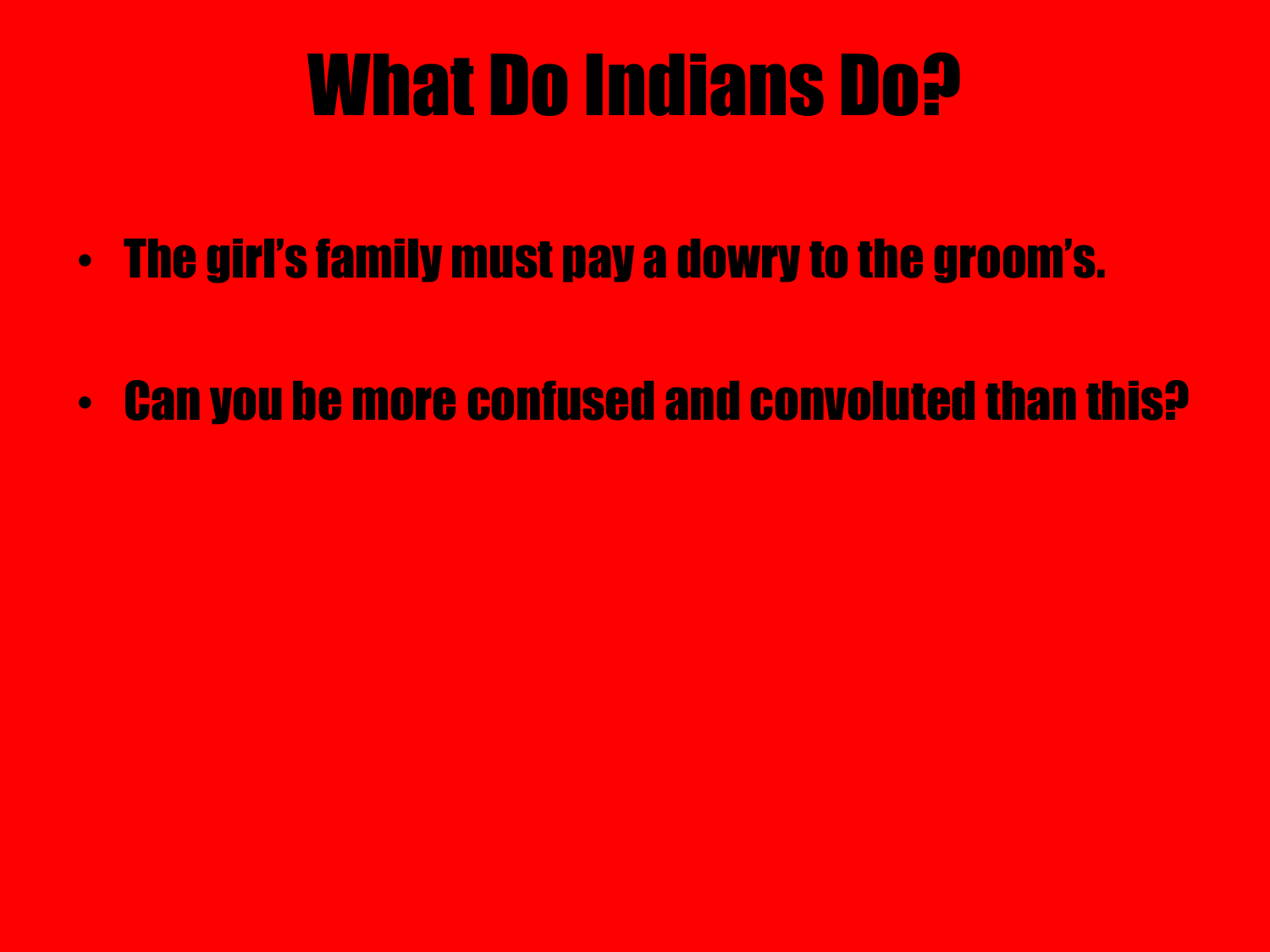- The girl's family must pay a dowry to the groom's.
- Can you be more confused and convoluted than this?
- What are the advantages or benefits of this custom?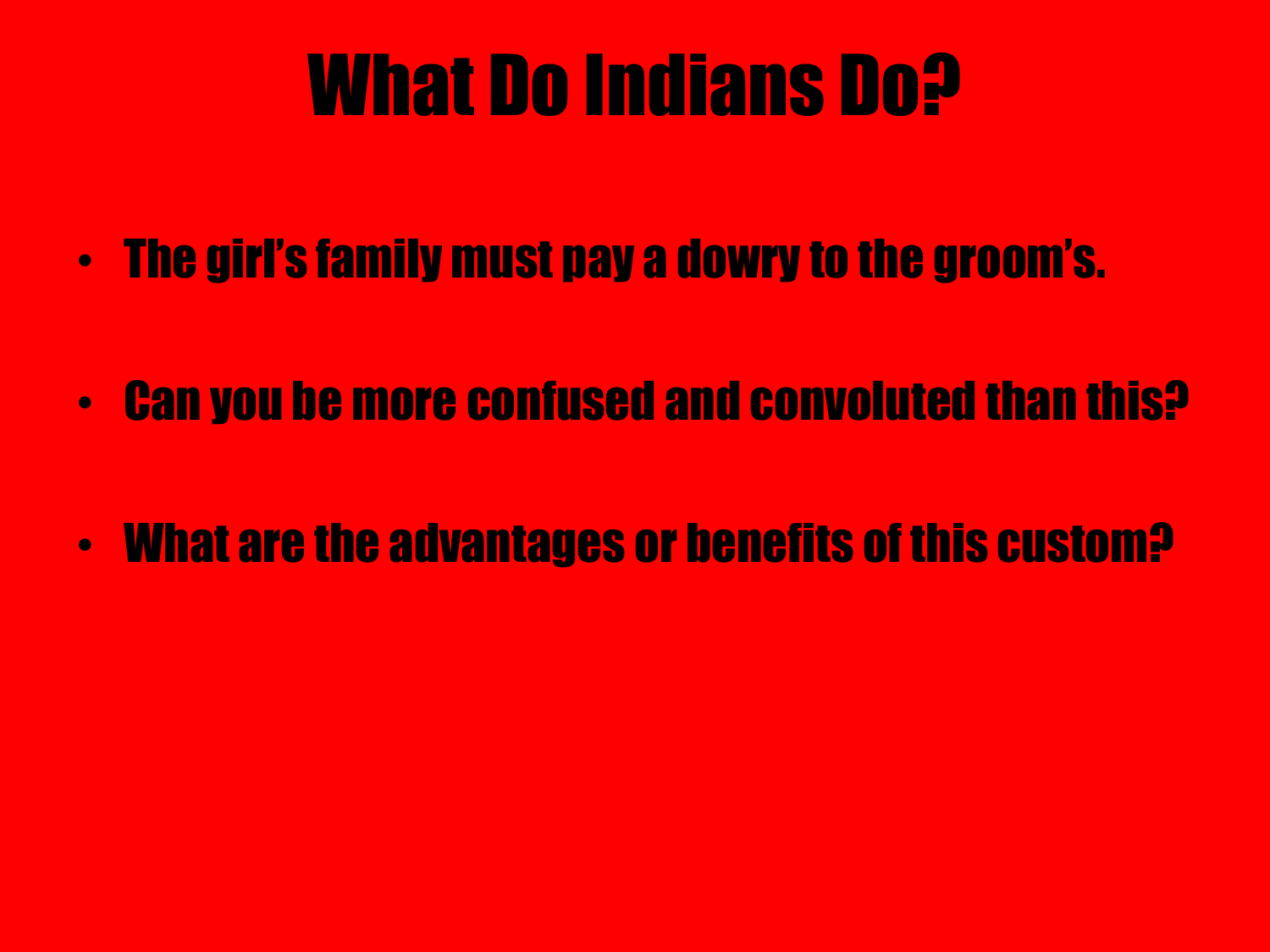- The girl's family must pay a dowry to the groom's.
- Can you be more confused and convoluted than this?
- What are the advantages or benefits of this custom?
- What is accomplished? What are the effects?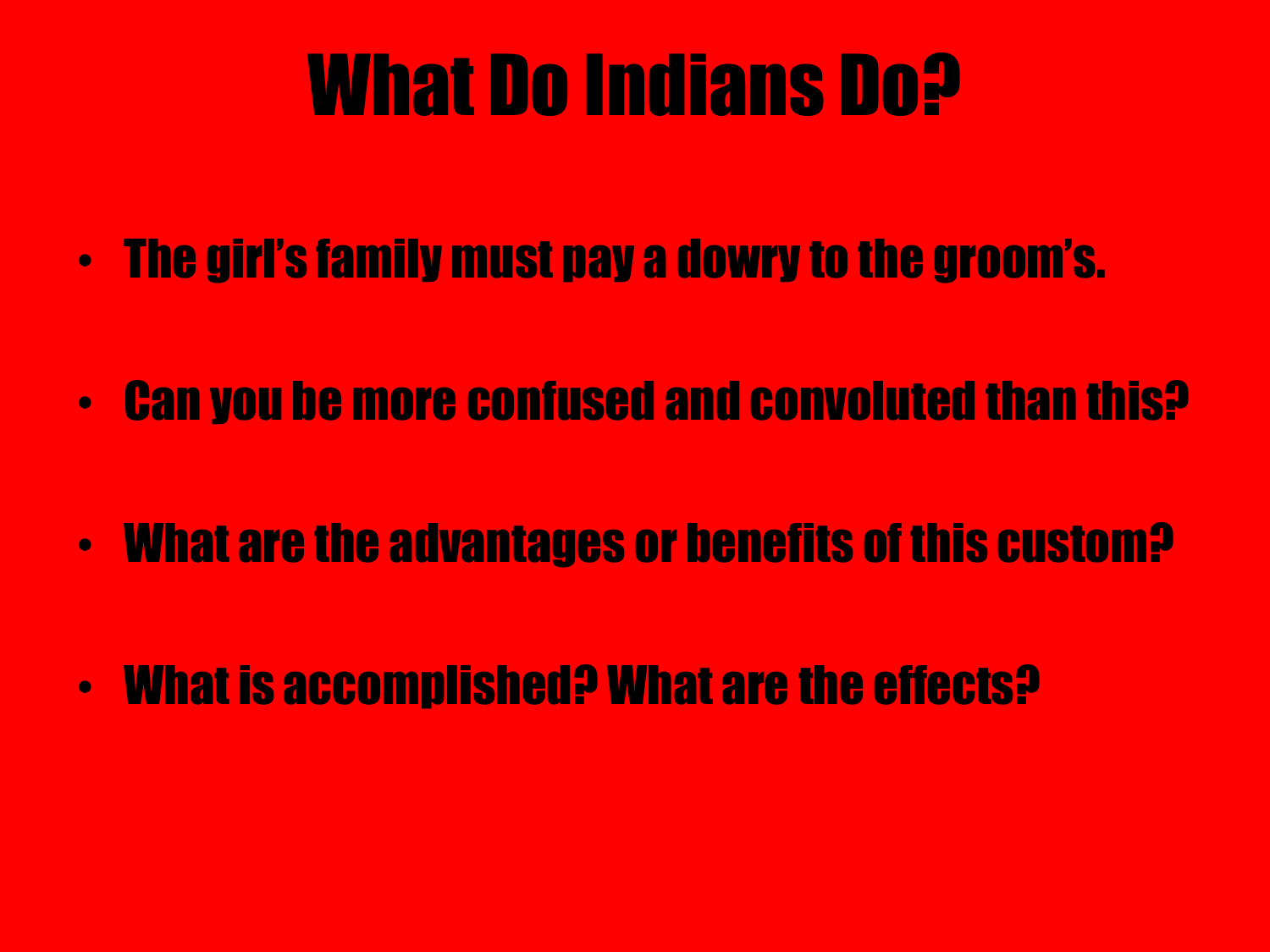- The girl's family must pay a dowry to the groom's.
- Can you be more confused and convoluted than this?
- What are the advantages or benefits of this custom?
- What is accomplished? What are the effects?
- Girls named "Unwanted" and bride burning!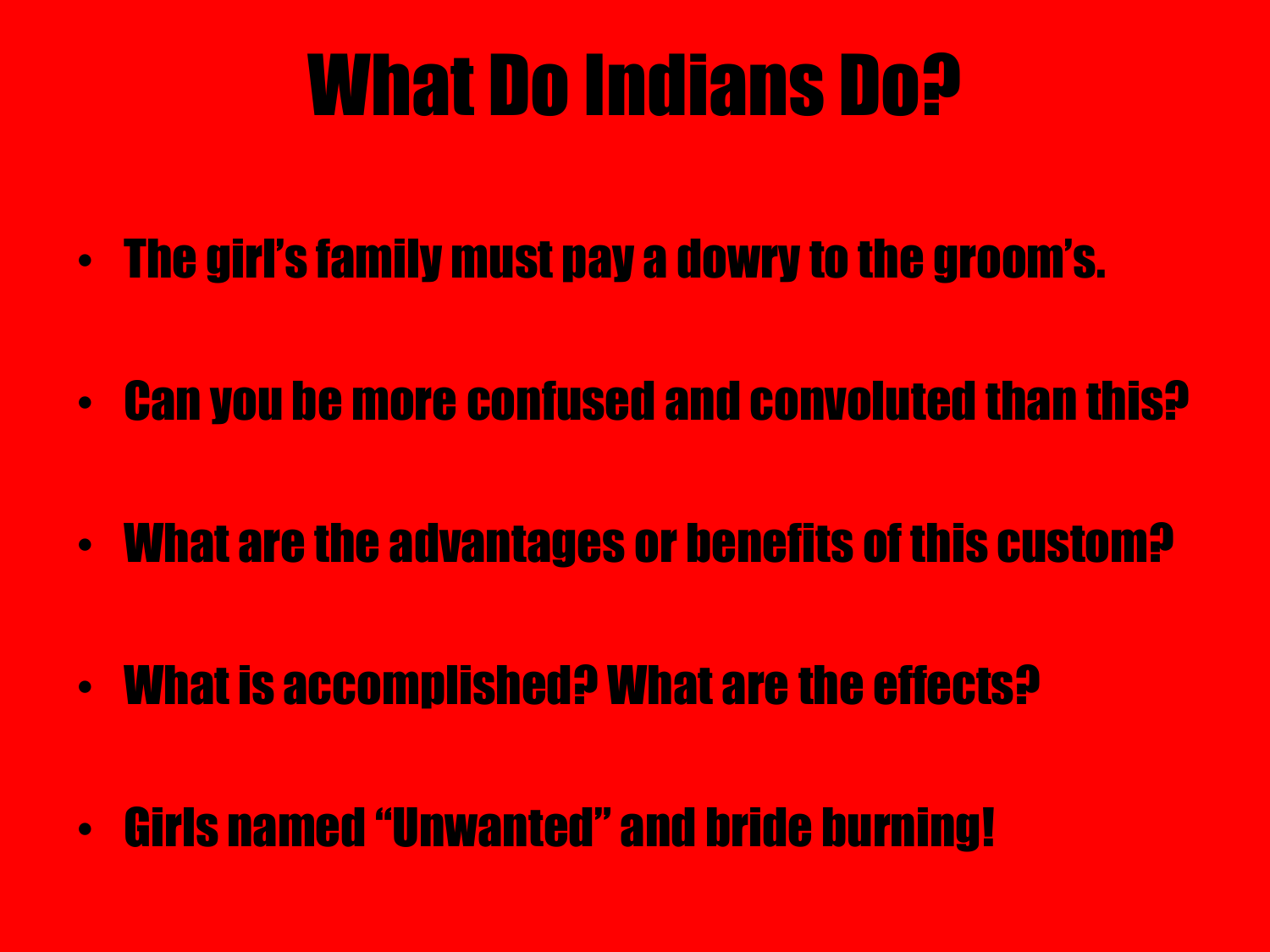• It is not forcing widows to burn on husbands' pyres.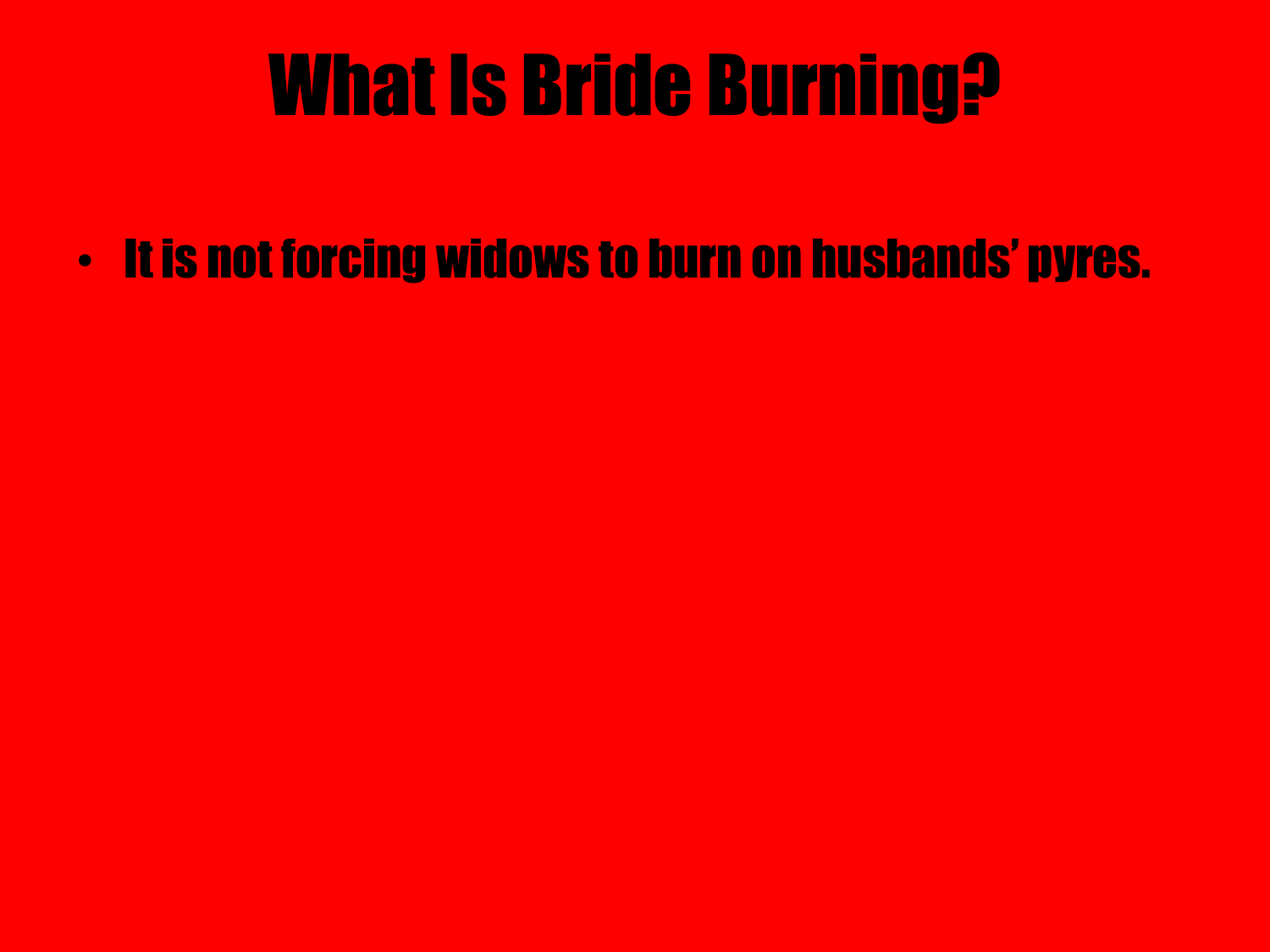- It is not forcing widows to burn on husbands' pyres.
- It is when a groom's family does not like the dowry.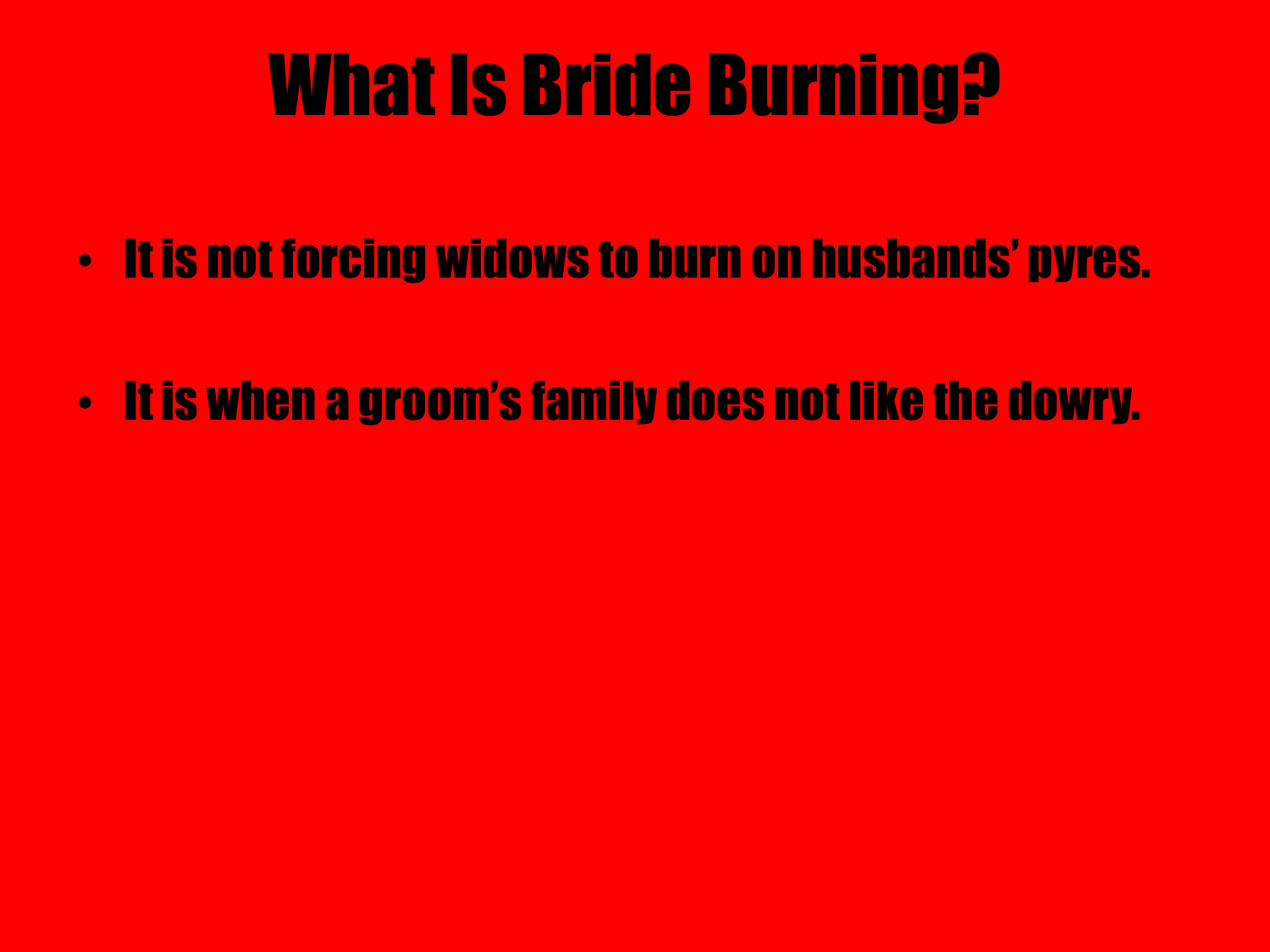- It is not forcing widows to burn on husbands' pyres.
- It is when a groom's family does not like the dowry.
- They kill the bride and make it look like an accident.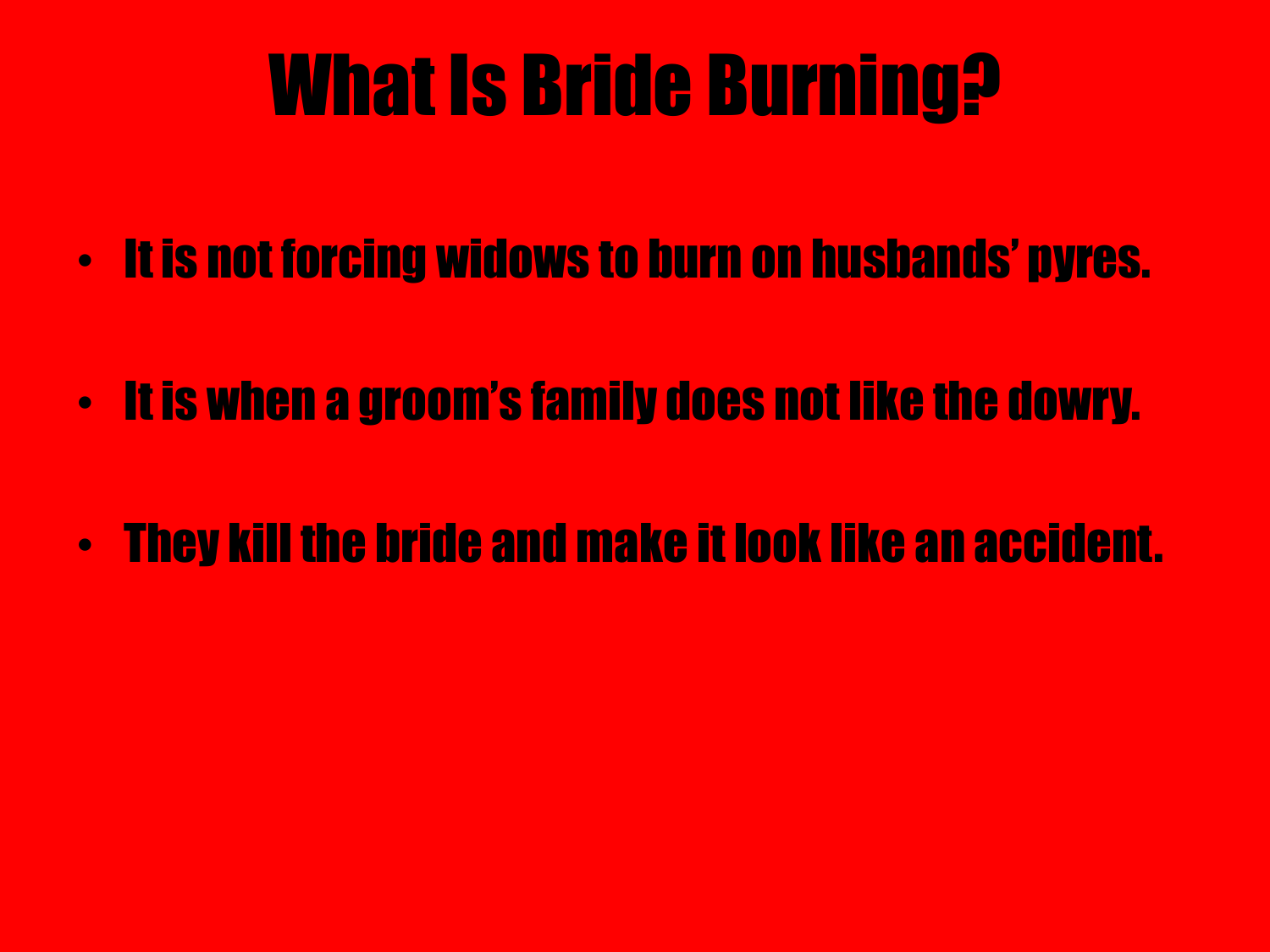- It is not forcing widows to burn on husbands' pyres.
- It is when a groom's family does not like the dowry.
- They kill the bride and make it look like an accident.
- The favorite is a kitchen stove burning accident.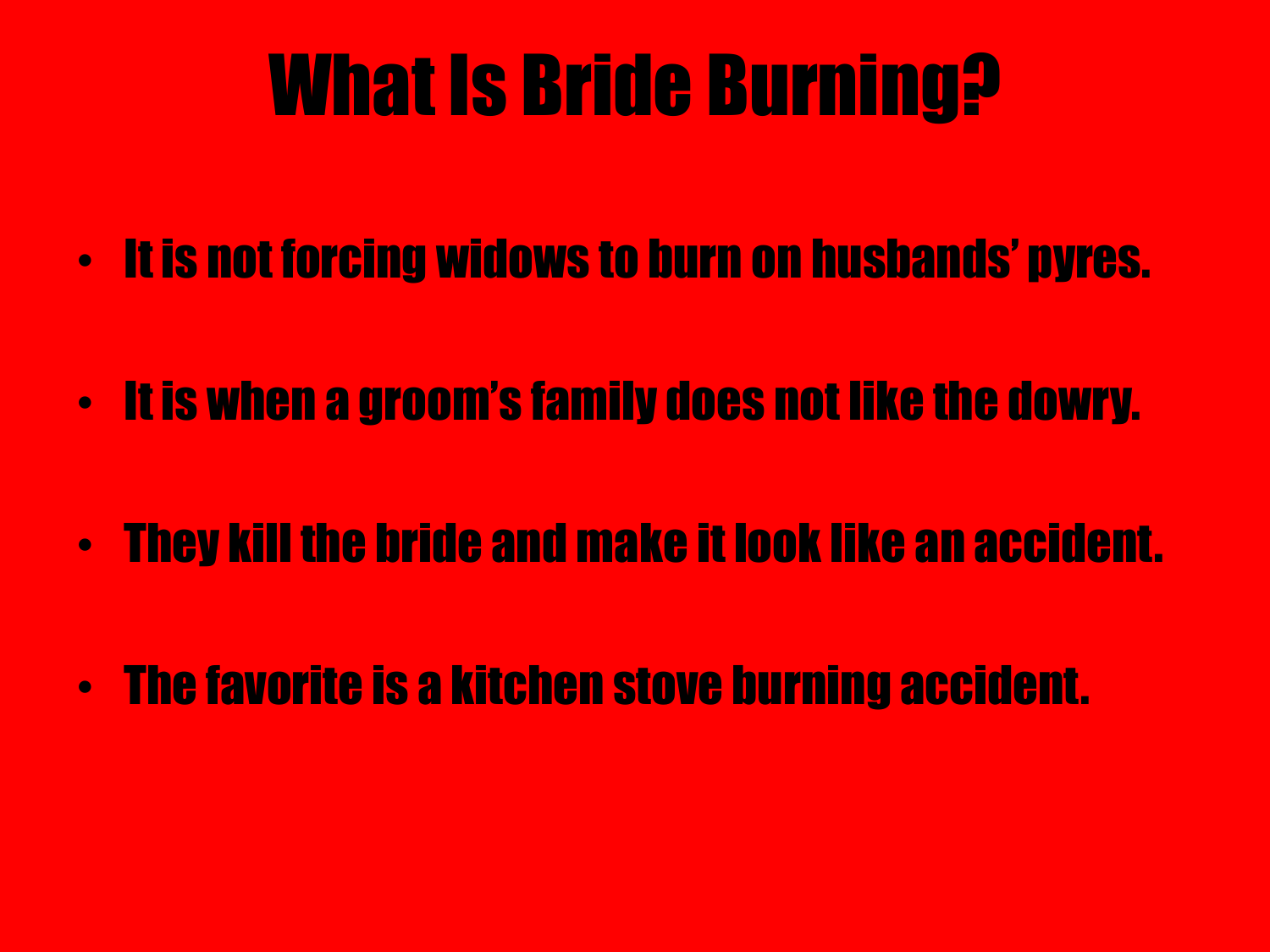- It is not forcing widows to burn on husbands' pyres.
- It is when a groom's family does not like the dowry.
- They kill the bride and make it look like an accident.
- The favorite is a kitchen stove burning accident.
- There are between 2,000 and 5,000 of these a year!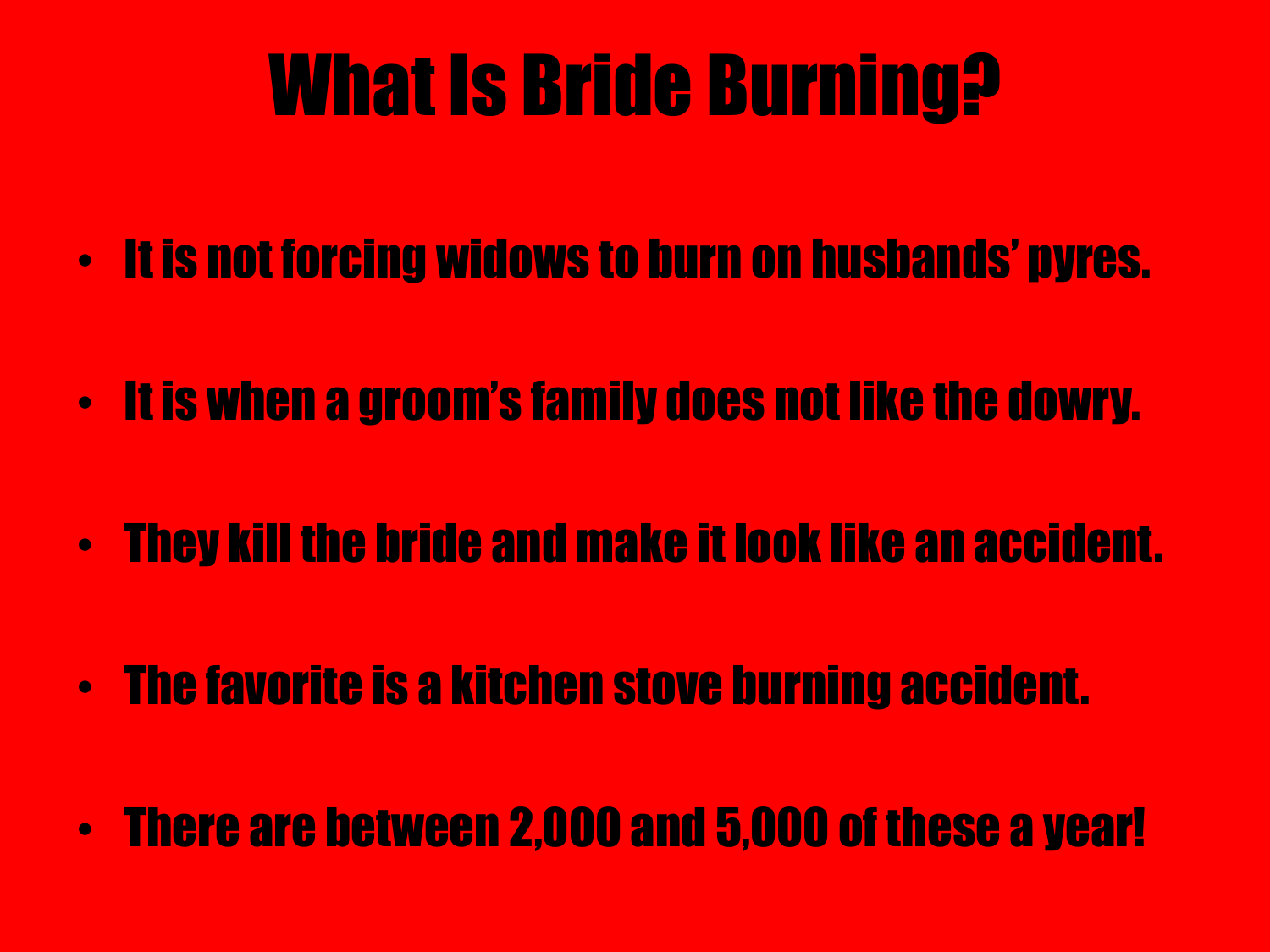• The Bible liberates women from abuse like this.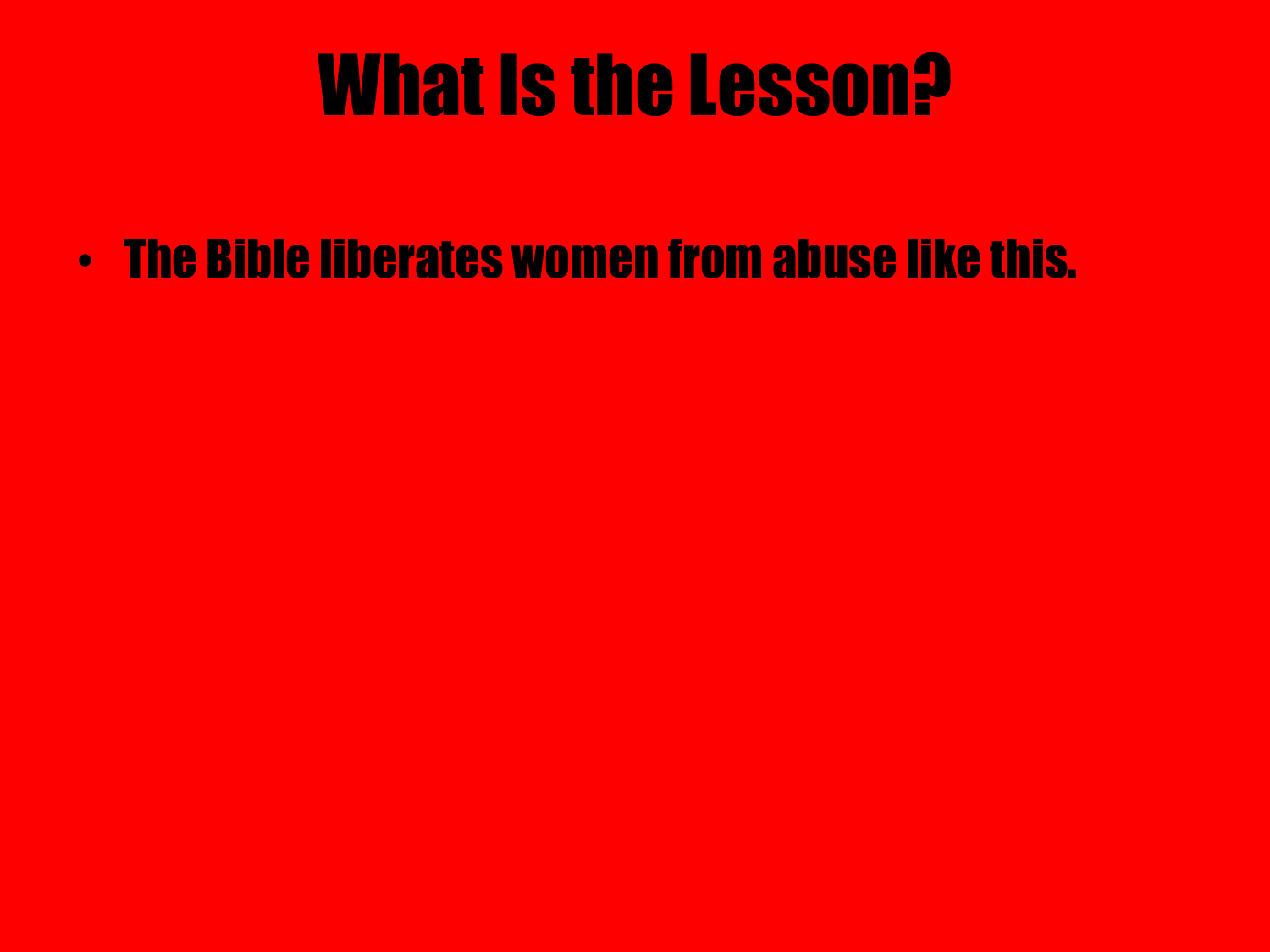- The Bible liberates women from abuse like this.
- The Bible is full of wisdom even dowry wisdom.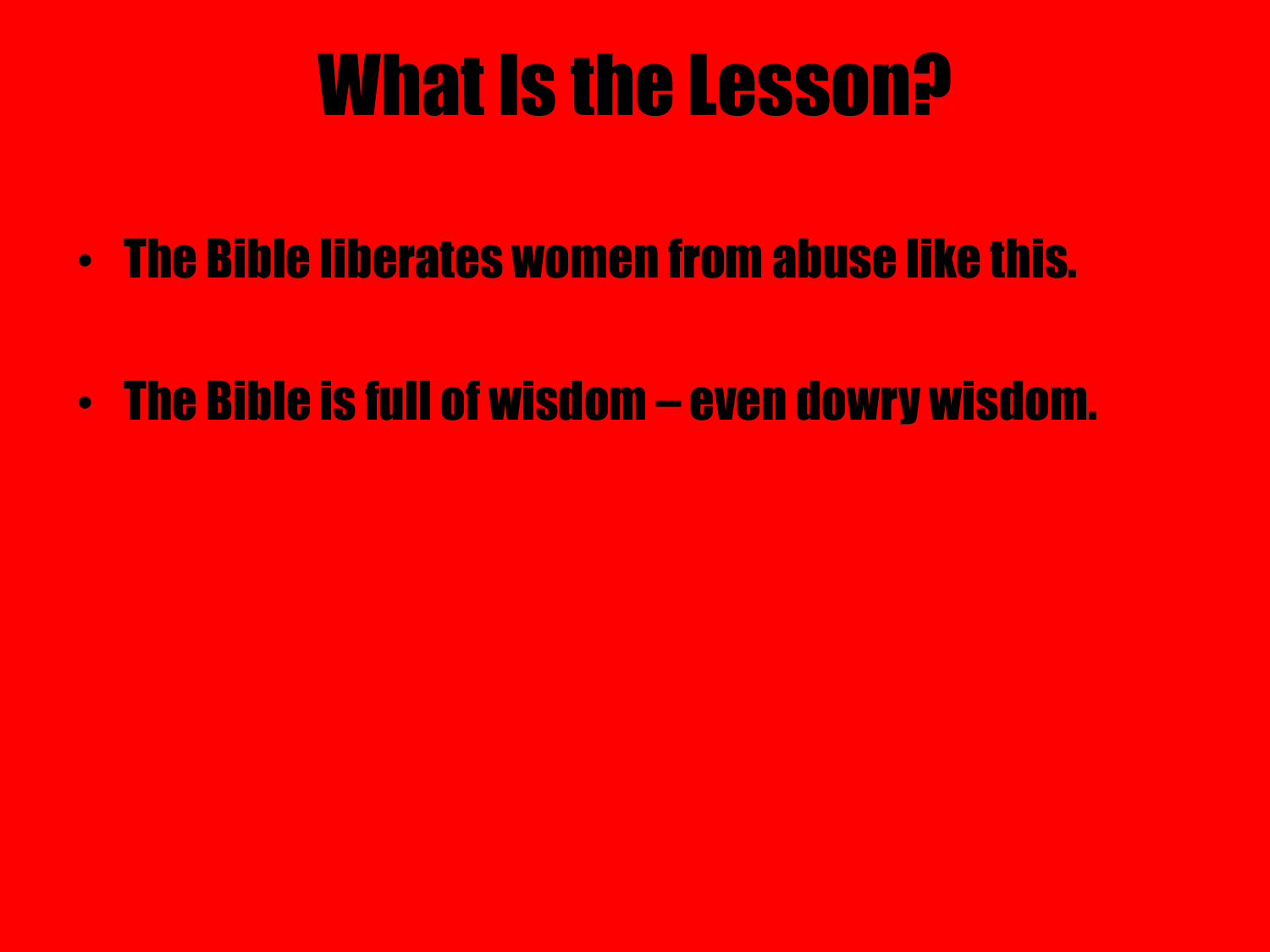- The Bible liberates women from abuse like this.
- The Bible is full of wisdom even dowry wisdom.
- Make sure your daughters appreciate the Bible.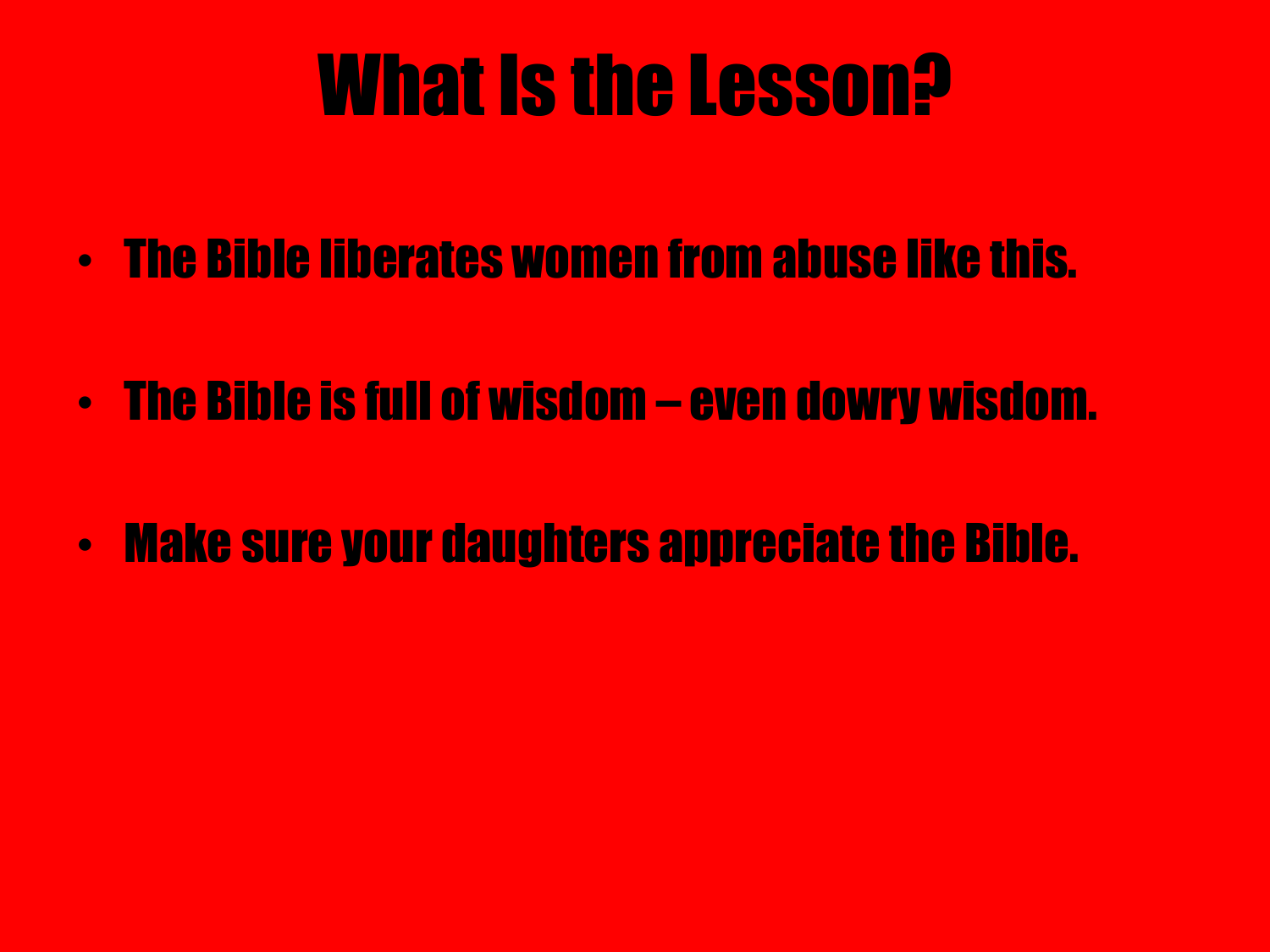- The Bible liberates women from abuse like this.
- The Bible is full of wisdom even dowry wisdom.
- Make sure your daughters appreciate the Bible.
- Can you explain current events by the Bible to them?